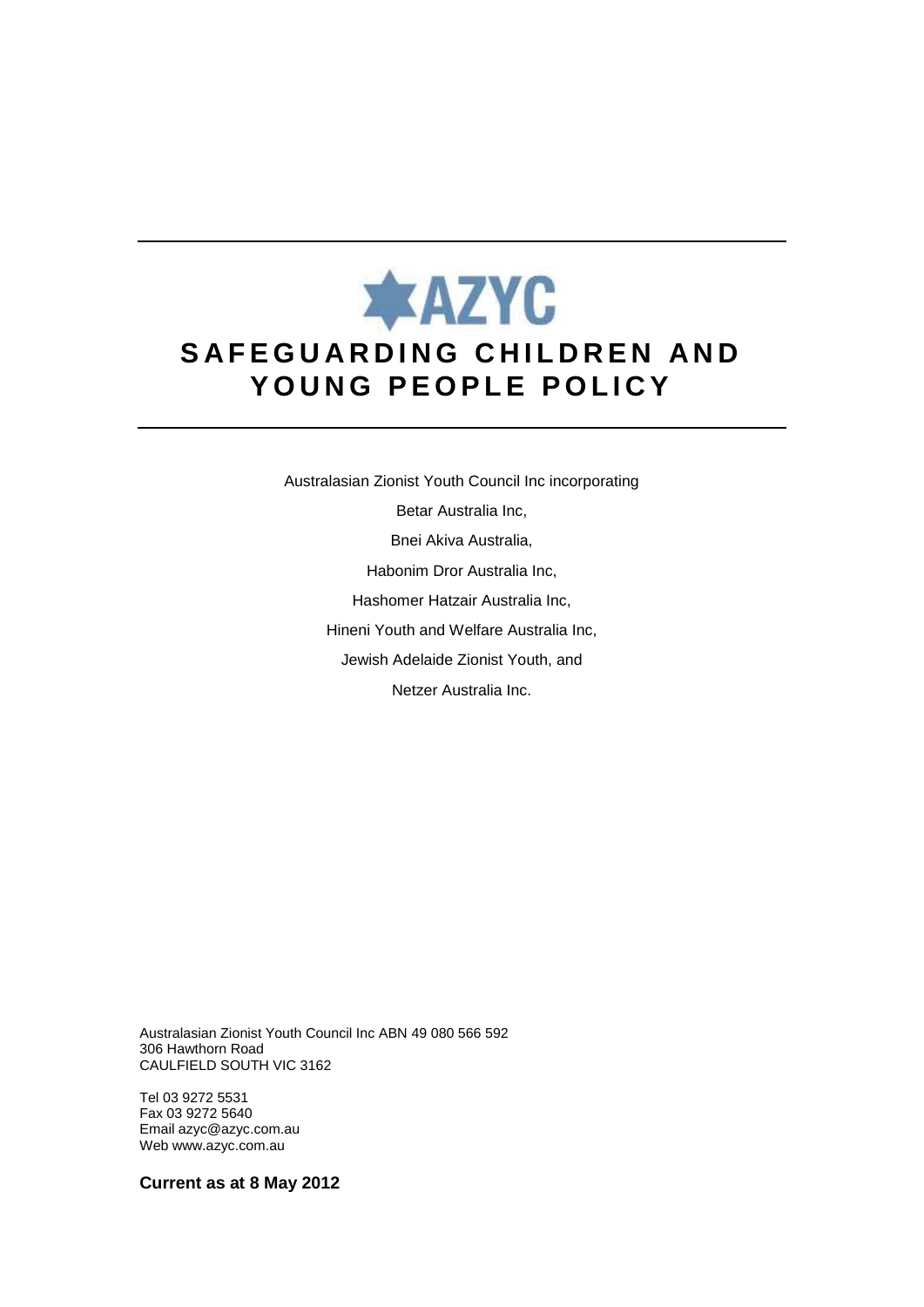# **Preamble**

Movement madrich Shalom,

Thank you for taking the time to read this important document.

The document outlines the safety policy of the movement and leaders. The policy is as a result of much discussion between 2009 – 2012 between your Movement, the AZYC, the Zionist Federation of Australia (ZFA) and the Australian Childhood Foundation (ACF).

It is without doubt the biggest change to occur in the movements' history over the last fifty years and I strongly believe it is a very positive change. The policy exists for two very important purposes.

Firstly, is the safety of our chanichim. Our chanichim are in our care once or even twice per week and on our camps for up to ten days. They are within our duty of camp care without their parents and they come to our activities because they identify with the movement and they want to enjoy themselves. It is for this reason why the safety of our chanichim should always be in the forefront of our minds at all times.

In most cases, all madrichim have the trust by the Movements and good faith for the care of chanichim beyond terms and in some cases beyond their call of duty. This responsibility is by and large outstandingly performed. This policy is not as a result of the Movements considering madrichim to be underperforming their responsibilities, rather the opposite; to ensure most of the status quo in relation to safety of chanichim is uniform.

Secondly, is your safety; the safety of madrichim. Changes to the law and changes to convention in the community around us means that you have responsibilities as leaders. However, no one can expect you to perform those responsibilities, unless you know and understand them. This document aims to do just that.

There are several requirements in this document that may change the way the movement works or the way you approach certain elements of your time in the movement. However, it should be approached by you with the idea that these changes are to ensure both you and your chanichim's safety at all times.

Above all, this document puts in writing our serious commitment to create an environment that is caring and safe primarily because we recognise such an environment is essential for educating, empowering and impassioning Jewish youth.

Wishing you be'hatzlacha in your activities,

#### **Reuben Bolaffi**

**Chairperson** Australasian Zionist Youth Council Inc

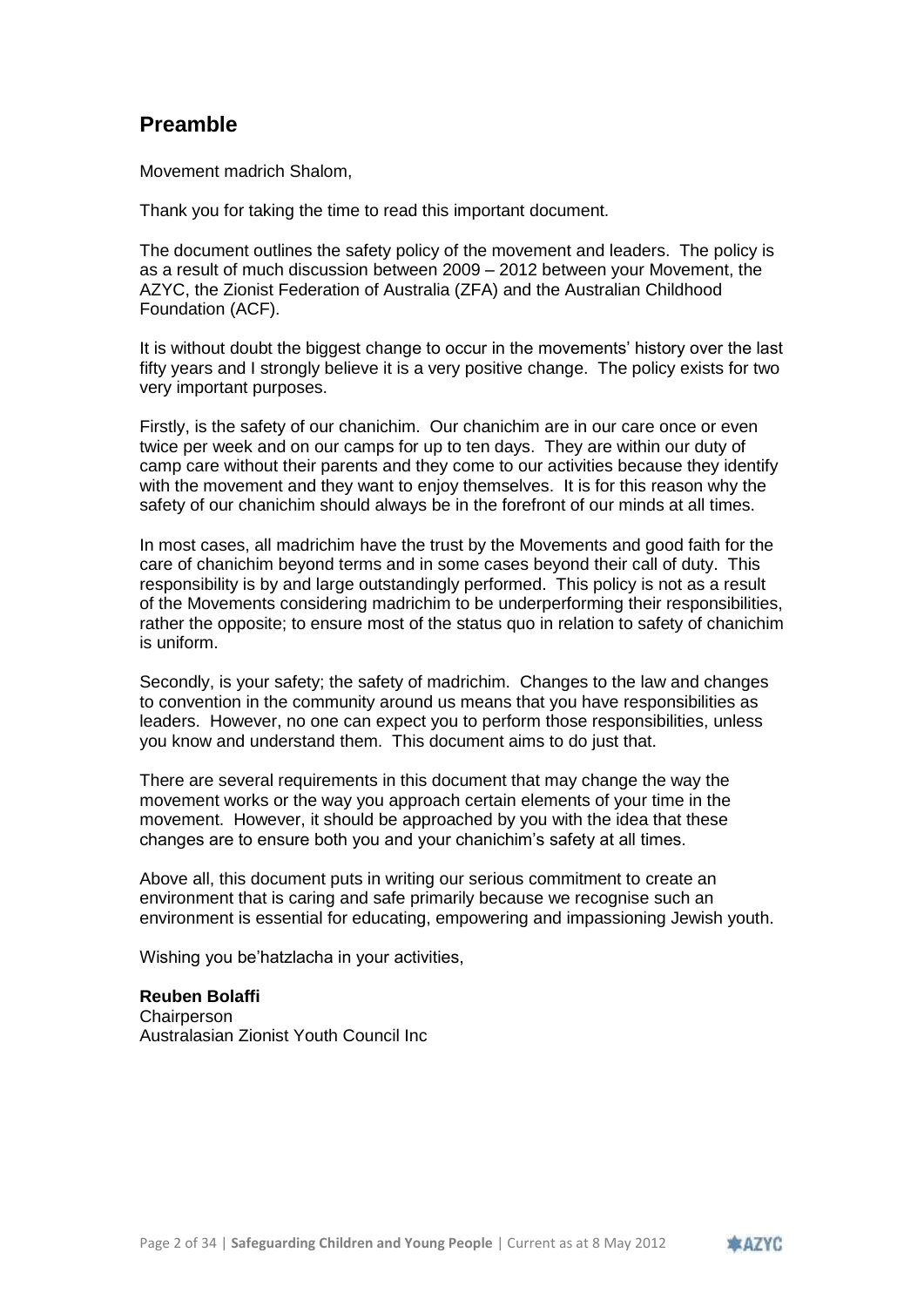# **Introduction**

The Australasian Zionist Youth Council Inc (the AZYC) is the umbrella body for the seven Zionist youth movements that operate in Australia:

Betar Australia Inc, Bnei Akiva Australia, Habonim Dror Australia Inc, Hashomer Hatzair Australia Inc, Hineni Youth and Welfare Australia Inc, Jewish Adelaide Zionist Youth, and Netzer Australia Inc.

We are a not-for-profit organisation run entirely by young people below the age of 25.

Each youth movement under the AZYC provides informal educational, social and cultural activities for Jewish youth from the ages of 7 to 18. These activities take place in Adelaide, Brisbane, Canberra, Melbourne, Perth, and Sydney.

The AZYC and the youth movements we represent take seriously our responsibility to create an environment that is caring and safe primarily because we recognise such an environment is essential for educating, empowering and impassioning Jewish youth. Moreover, we are committed to safeguarding children and to ensuring that all young people who attend our activities, camps and seminars are protected from harm.

The AZYC's commitment to creating a safe environment for all children who attend a Zionist youth movement is endorsed and approved at the highest levels of the AZYC and at the highest levels of our parent body the Zionist Federation of Australia (the ZFA).

In line with this commitment, the AZYC has adopted these safety guidelines, which are divided into two main areas: firstly, how to protect children from intentional abuse and neglect and, secondly, how to protect children from physical injury. These guidelines are not intended to be a burden; they are designed to be a tool to help the movements ensure that all their activities are safe to a very high degree.

The guidelines apply to all youth movement leaders (including persons who would have any authority or decision making responsibility for children who may not be identified as a 'leader') over the age of 18 (even if those leaders are in year 11) and to all shlichim. While individual movements may choose to adopt stricter or more specific policies, no movement may fall below the standard set out in this document. As a result, we expect every leader and every shaliach, regardless of their role or level of responsibility, to act to safeguard children from harm by:

- adopting the practices and behaviour we have set as our standard when carrying out their roles, and
- reporting any abuse or neglect of which they become aware to our Committee and/or to external authorities responsible for child protection or to police, regardless of whether that abuse is being perpetrated by leaders within the youth movement, or by those outside of it including those from the child's family, extended family, their family's extended network or strangers.

#### **By order of the AZYC Committee**

Represented by

8 May 2012

**Reuben Bolaffi Chairperson** 

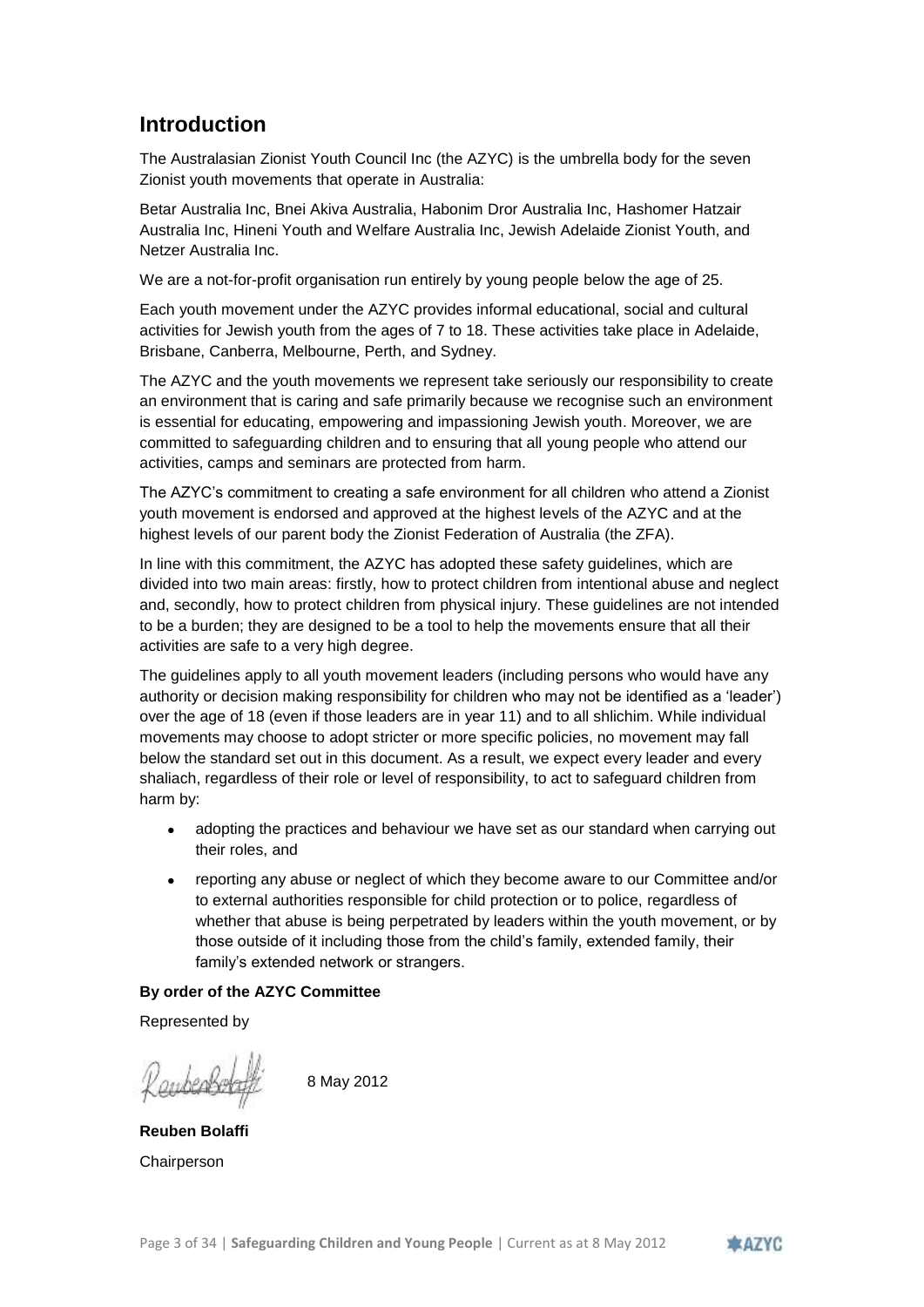# **Glossary**

*Unless the contrary intention appears the singular includes the plural and vice versa; a word denoting an individual or person includes a corporation, firm, authority, government or government authority and vice versa; and a word denoting a gender includes all genders.*

**AZYC Committee** – the Chairperson, the Head of Education and the Treasurer of the AZYC

**AZYC Executive** – the AZYC Committee and the Federal Heads of the youth movements

**Leader** – unless otherwise specified, any madrich or boger at a youth movement who is above the age of 18

**Young leader** – a leader who has not yet finished school

**Participant** – unless otherwise specified, any child who currently attends or has attended the youth movement and is under the age of 18

**Committee** – depending on the context, either the State or Federal Management Commitee of each youth movement

**Head of the Committee** – the Mazkir, Merakez or Mefaked of a State branch of a movement

**Shaliach** – a ZFA-approved Israeli emissary

**ZFA** – the Zionist Federation of Australia

**Shnat** – the yearlong leadership course in Israel for school leavers who attended the youth movement

**WWCC** – Working With Children Check

**NCHRC** – National Criminal History Record Check

**PPD** – Prohibited Persons Declaration

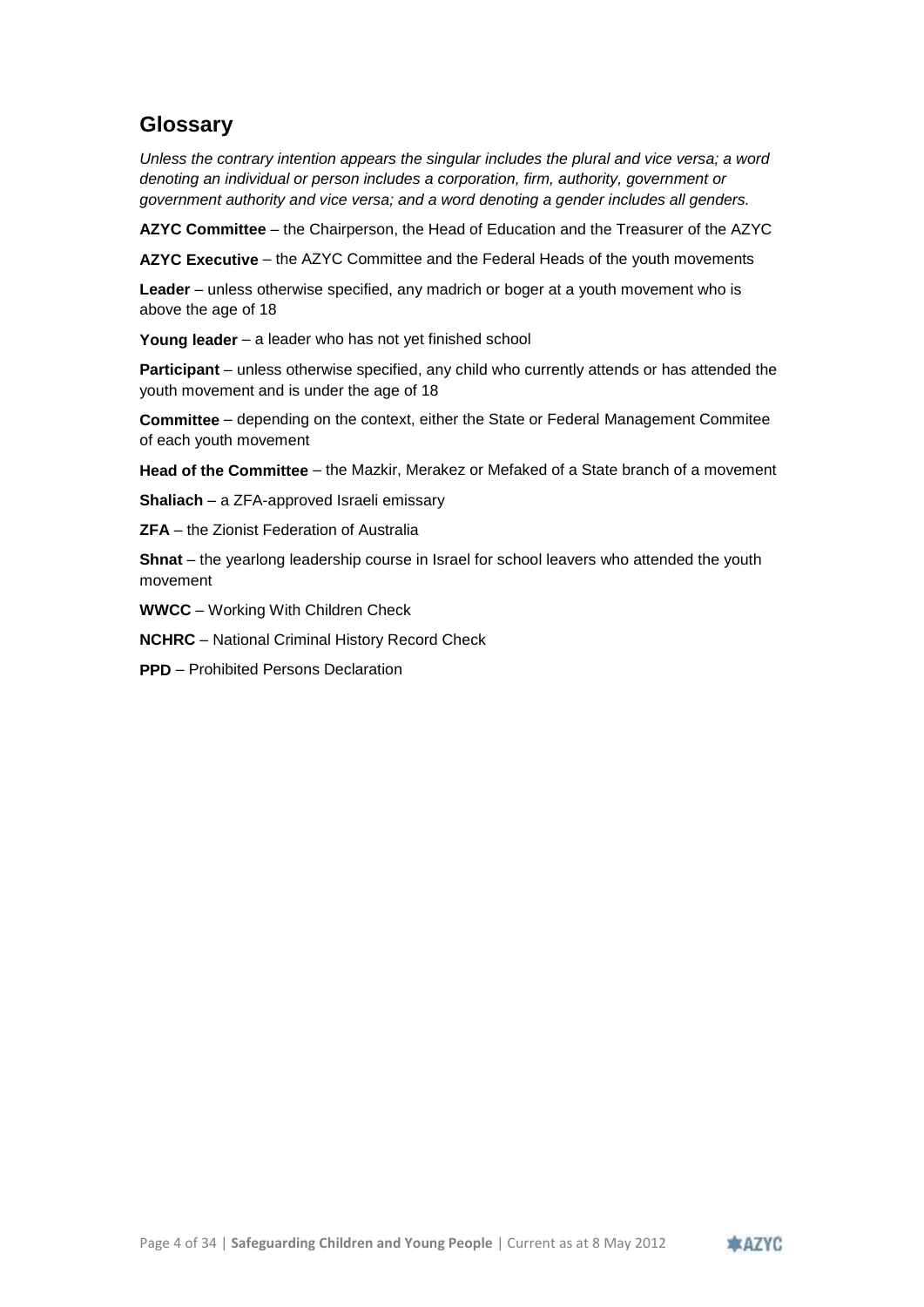# **Table of Contents**

| <b>Safety from Abuse</b>                                         |  |
|------------------------------------------------------------------|--|
|                                                                  |  |
|                                                                  |  |
|                                                                  |  |
|                                                                  |  |
|                                                                  |  |
|                                                                  |  |
|                                                                  |  |
|                                                                  |  |
| Diagram 1. Guide for making a report of suspected child abuse 33 |  |
| Diagram 2. Guide for making a report of suspected child abuse 34 |  |
|                                                                  |  |

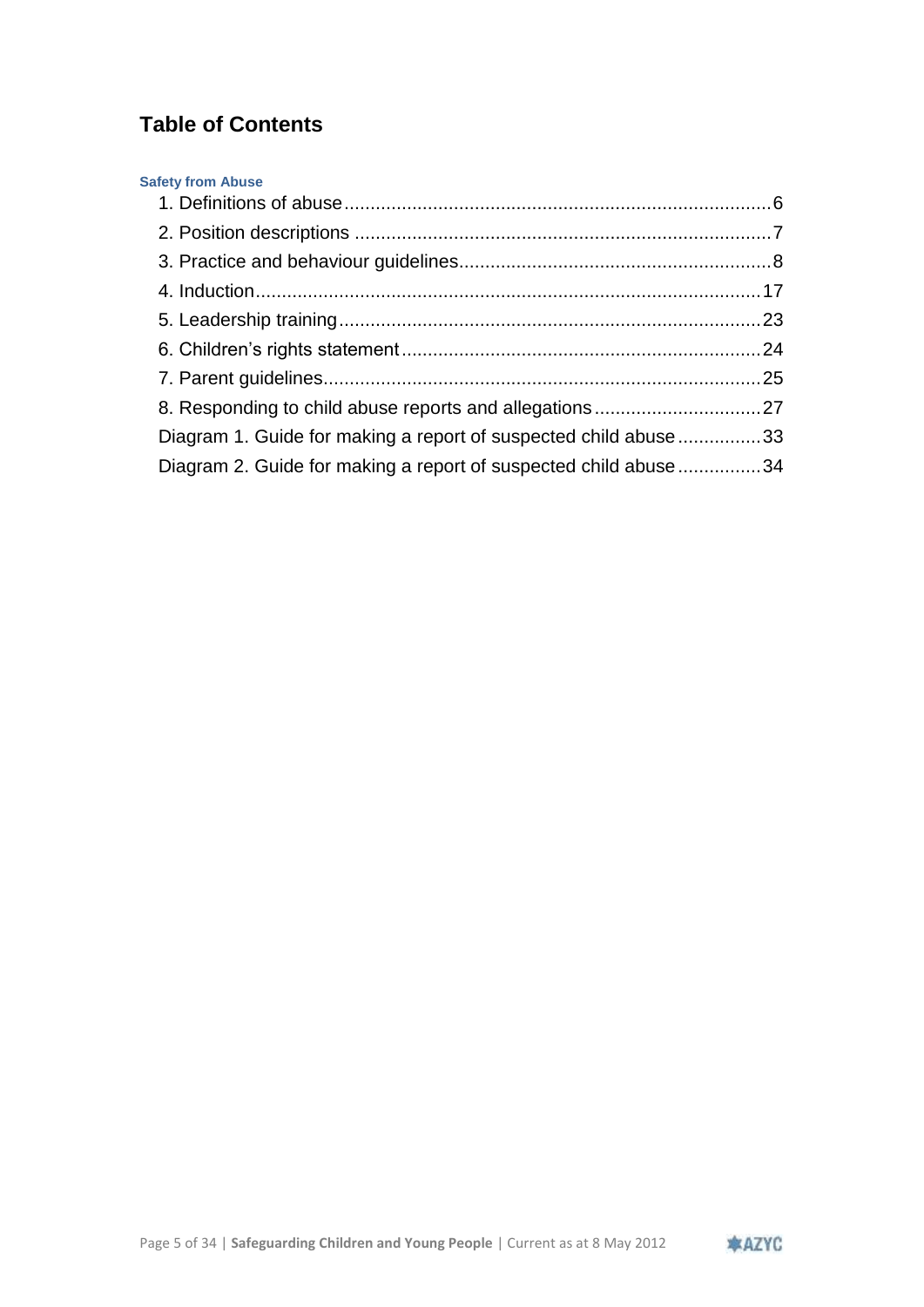# <span id="page-5-0"></span>**1. Definitions of abuse**

In particular, the AZYC is committed to safeguarding the children in our care from:

#### **Sexual abuse**

Sexual abuse is any act in which a person with power or authority over a child (female or male) uses a child for sexual gratification. An abuser can be an adult, adolescent or older child.

Sexual abuse spans a range of contact and non-contact behaviour.

Non-contact behaviour includes:

- making sexual comments (in person, in letters, by telephone, text messages or email)
- voyeurism including commenting on physical attractiveness
- exposing a child to pornography
- nudity an abuser exposing parts of their body or the child's body

Contact behaviour includes:

- fondling or kissing
- sexual penetration
- exploiting a child through prostitution

#### **Physical abuse**

Physical abuse occurs when a parent or caregiver subjects a child to non-accidental physically aggressive acts. The abuser may inflict an injury intentionally or inadvertently as a result of physical punishment or the aggressive treatment of a child. Physically abusive behaviour includes (but is not limited to) shoving, hitting, slapping, shaking, throwing, punching, biting, burning and kicking.

#### **Emotional or psychological abuse**

Emotional or psychological abuse occurs when a caregiver or parent repeatedly rejects or threatens a child. Often there is a pattern of emotional or psychological abuse, rather than a single incident. Such abuse may involve humiliating, terrorising, name-calling, belittlement, inappropriate symbolic acts or continual coldness from the caregiver or parent, to an extent that results in significant damage to the child's physical, intellectual or emotional wellbeing and development.

#### **Neglect**

Neglect occurs when a parent or caregiver fails to provide a child with the basic necessities of life. Such neglect includes the failure to provide adequate food, clothing, shelter, medical attention or supervision to the extent that the child's health and development is, or is likely to be, significantly harmed.

#### **Witnessing family violence**

Witnessing family violence is a specific form of emotional or psychological abuse. Family violence is defined as violence between members of a family or extended family or those fulfilling the role of family in a child or young person's life. Exposure to family violence places children and young people at increased risk of physical injury and harm and has a significant impact on their wellbeing and development.

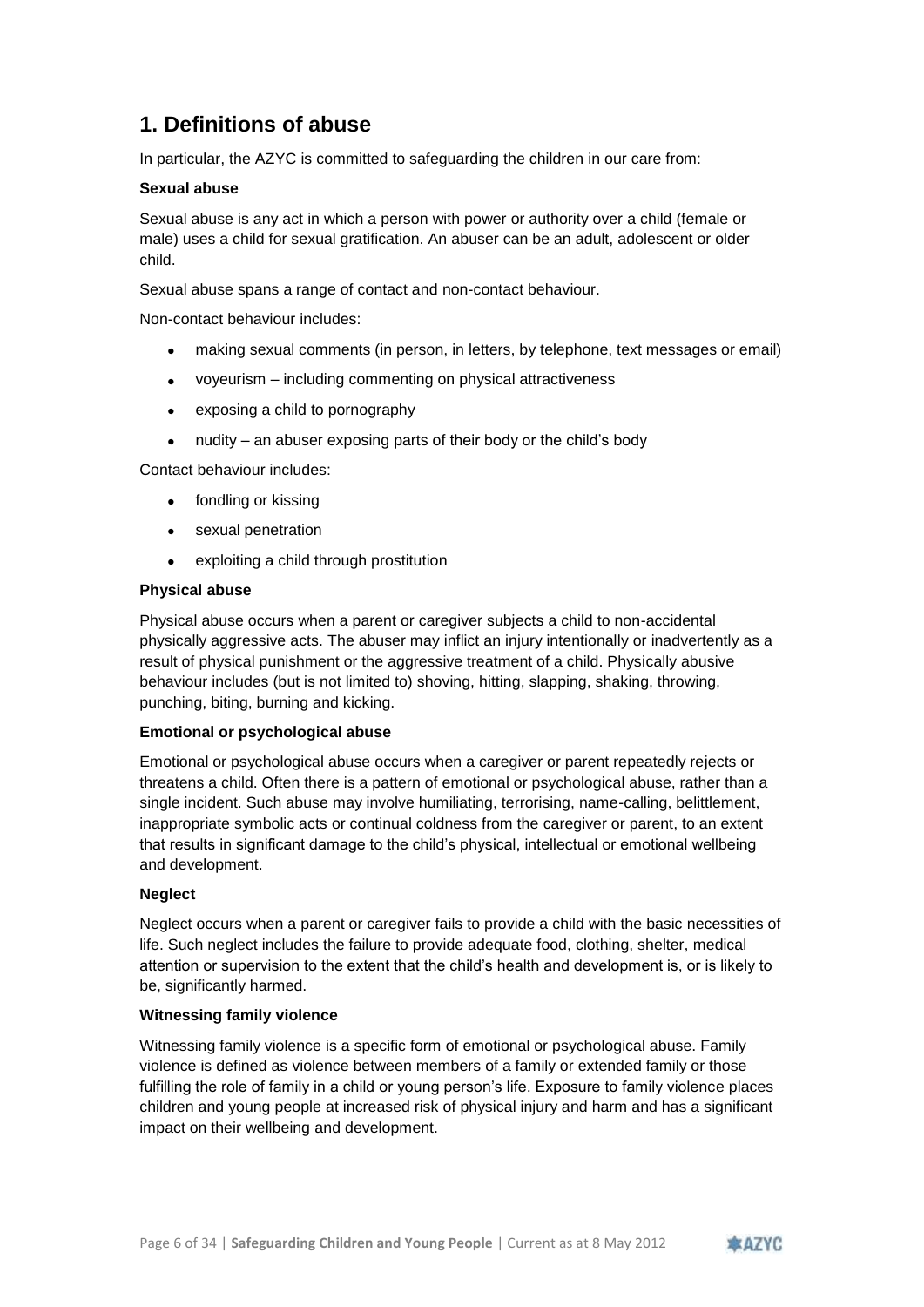# <span id="page-6-0"></span>**2. Position descriptions**

The AZYC requires each movement to maintain a complete set of position descriptions for all the roles that leaders and shlichim undertake. We require movements to maintain these descriptions so that every leader and shaliach understands his or her responsibilities, the boundaries of his or her role and the expectations of him or her with regard to safeguarding children.

As a minimum, the position description must outline the leader's specific duties, as well as any specific safeguarding children requirements.

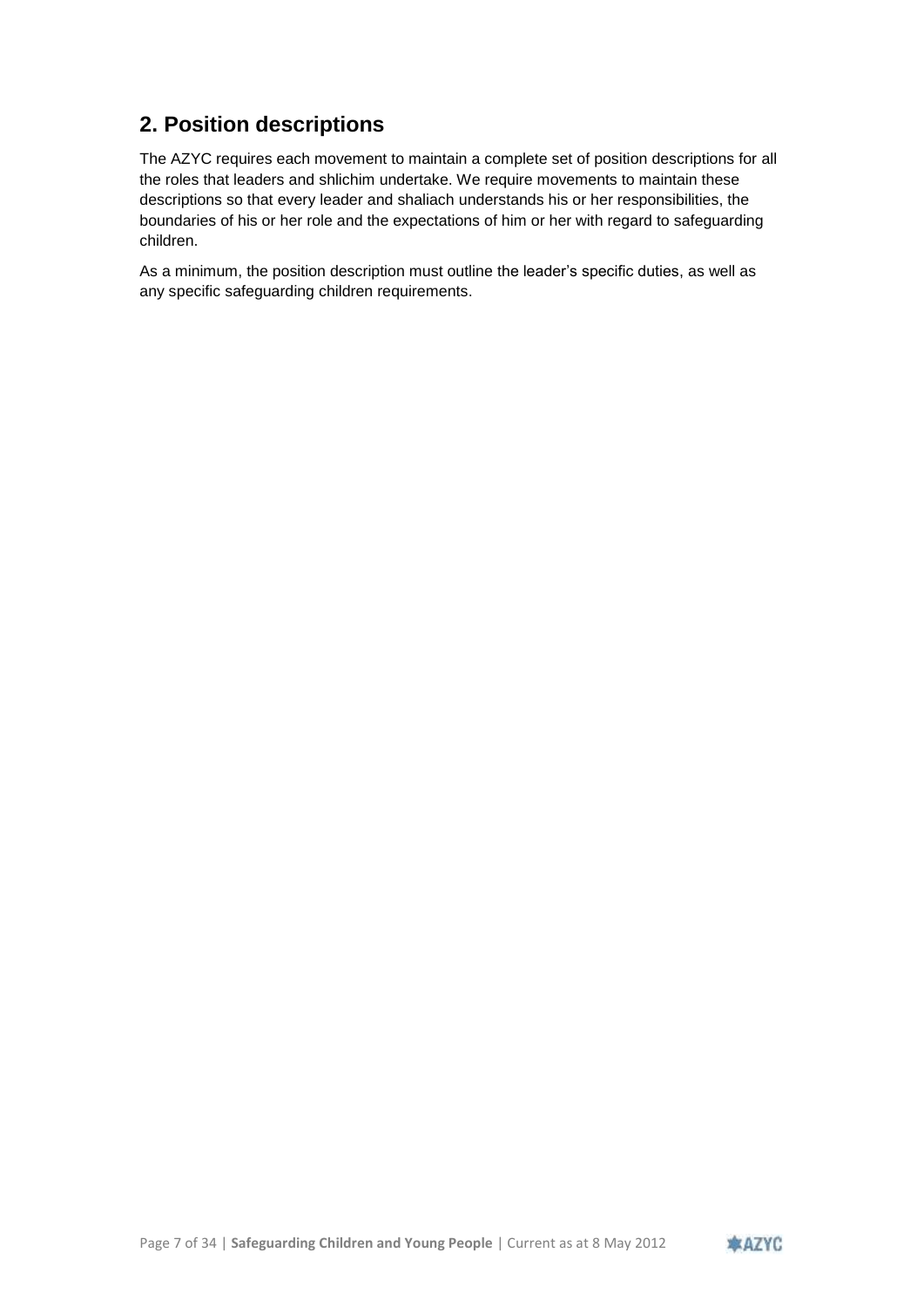# <span id="page-7-0"></span>**3. Practice and behaviour guidelines**

# **Purpose**

The AZYC and the seven youth movements we represent all aim to provide children with a positive and enriching educational, social and cultural environment that promotes their intellectual, moral and emotional growth.

We are committed to safeguarding young people in our care and ensuring that they feel and are safe. Accordingly, we require leaders to strive for the highest possible standards with respect to safeguarding children from abuse. To that end we have developed these practice and behaviour guidelines to identify, and to prevent, behaviour that may be harmful to the children in our care.

# **Application**

All leaders, from members of the AZYC Committee to the most junior leaders, and all shlichim are required to observe these practice and behaviour guidelines. Developed to protect children engaged in our activities, these guidelines have been formally approved and endorsed by the ZFA, the AZYC Committee and the AZYC Executive.

The AZYC's commitment to safety stems from the values of the youth movements, especially *derech eretz*, respect for yourself and respect for each other. We expect that every leader will strive to be a *dugma ishit*, a personal example, of these values.

# **Commitment**

You should read these practice and behaviour guidelines in conjunction with:

- the specific requirements of your role as defined in your position description
- the rest of the safety guidelines, especially the introduction, our definitions of abuse and the AZYC's responding to child abuse reports and allegations policy
- all applicable laws
- general community expectations in relation to appropriate behaviour between adults and children

As part of your commitment to observing these practice and behaviour guidelines you will be required to sign an AZYC formal statement of commitment.

Every youth movement considers a failure to observe these guidelines as misconduct, and will take appropriate disciplinary action. Such disciplinary action may, depending on the seriousness of the misconduct, include suspension while matters are investigated and/or expulsion from the youth movement. In addition to any internal disciplinary action, we will report to the police all instances in which a breach of the law has or may have occurred.

### **Exceptions**

There may be exceptional situations where these guidelines do not apply, for example, in an emergency situation where the compliance of these guidelines would place another individual's life in danger. However, it is crucial that, where possible, you seek authorisation from your Shaliach (or, if unavailable, from a member of your Committee) prior to taking action that contravenes these guidelines and that you advise the Shaliach and the Committee as soon possible after any incident in which these guidelines are breached.

### **Breaches**

Any breaches of the Practice and Behaviour Guidelines will be reviewed by the AZYC in conjunction with the Movement and depending upon the nature and seriousness of the

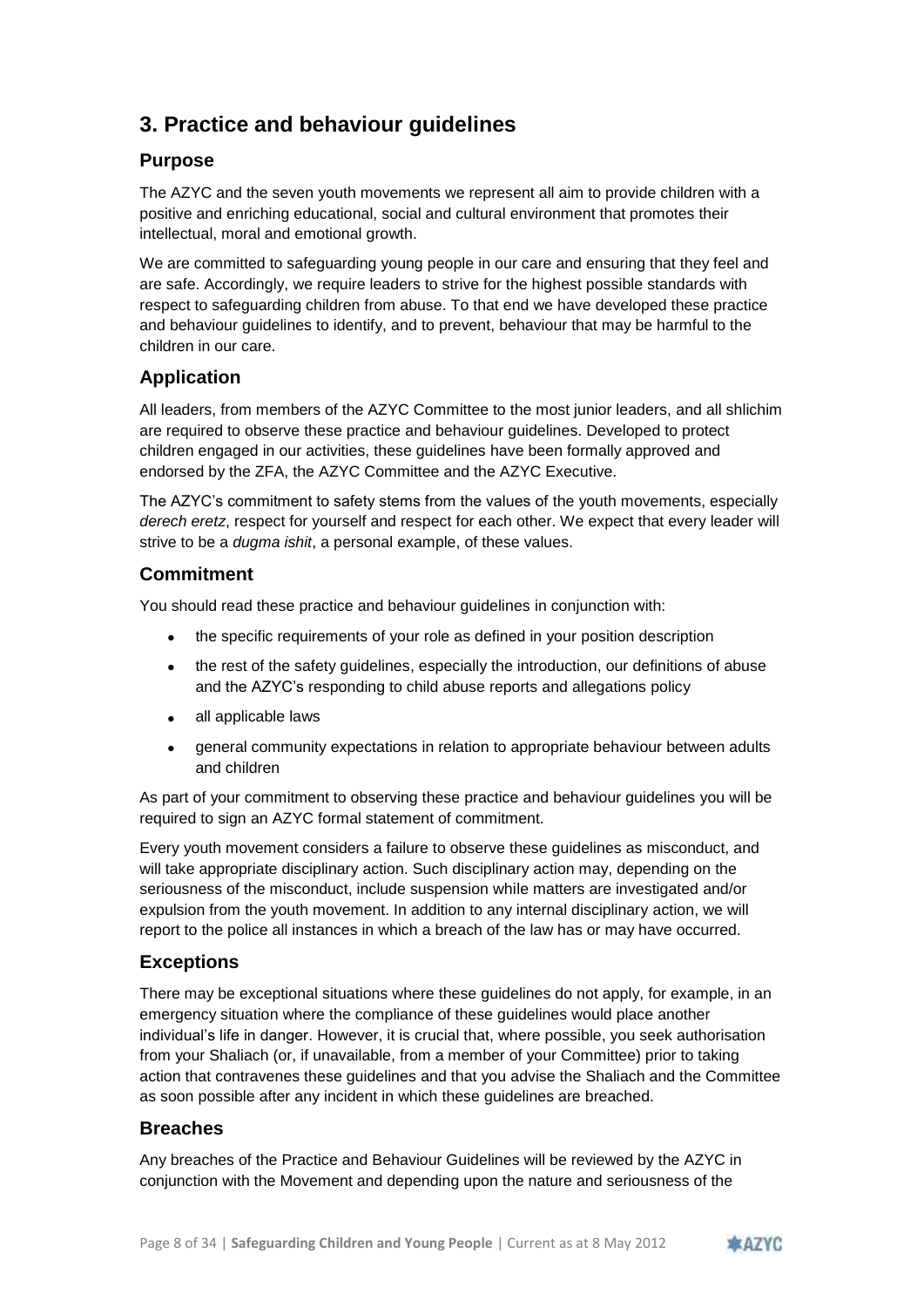breach, may result in dismissal from the Movement, or be reported to the authorities (child protection and/or Police) as AZYC is obliged to do by law.

# **The guidelines**

Our practice and behaviour guidelines address the major areas where you interact with the children who attend the youth movement. We have developed these practice and behaviour guidelines to help you to safeguard participants from abuse or neglect.

# **Sexual misconduct**

The AZYC and the Movements do not condone sexual conduct relating to any circumstances within an organised movement activity. Sexual conduct, involving a person placed in a position of authority, whether consensual or not, may constitute sexual abuse. The AZYC and the Movements recognise that consensual sexual conduct can still lead to sexual abuse and that consent does not necessarily obviate the definition of abuse.

#### **Sexual behaviour between a leader and a participant**

'Sexual behaviour' between two people where the relationship is formed under circumstances of authority or power within the Movement is unacceptable. For this reason, under no circumstances is any form of 'sexual behaviour' to occur between a leader and a participant, regardless of whether it is during youth movement time or outside of it. For the purposes of this rule, a leader is defined as any person who:

- is above the age of 18 years old and/or
- has been in a position of power with respect to the participant, i.e. who has been in the leadership body in any capacity while the participant was attending the movement

For the purposes of this rule, a participant is defined as any person who:

- attends or has attended the youth movement
- is under the age of 18 years old
- whose year level has not left for shnat, irrespective of whether the participant themselves goes on shnat
- is provided with education-development by a Leader within the Movement or AZYC activities

Engaging in sexual behaviour is prohibited even if the leaders or the young persons involved may be above the legal age of consent.

'Sexual behaviour' needs to be interpreted widely, to encompass the entire range of actions that would reasonably be considered to be sexual in nature, including but not limited to:

- 'contact behaviour', such as sexual intercourse, kissing, fondling, sexual penetration or exploiting a child through prostitution.
- 'non-contact behaviour', such as flirting, sexual innuendo, inappropriate text messaging, inappropriate photography or exposure to pornography or nudity.

#### **Sexual behaviour between participants**

Under no circumstances is any form of 'sexual behaviour' to occur between any participants in any activity organised by the Movement.

'Sexual behaviour' needs to be interpreted widely, to encompass the entire range of actions that would reasonably be considered to be sexual in nature, including but not limited to:

 'contact behaviour', such as sexual intercourse, kissing, fondling, sexual penetration or exploiting another child through prostitution.

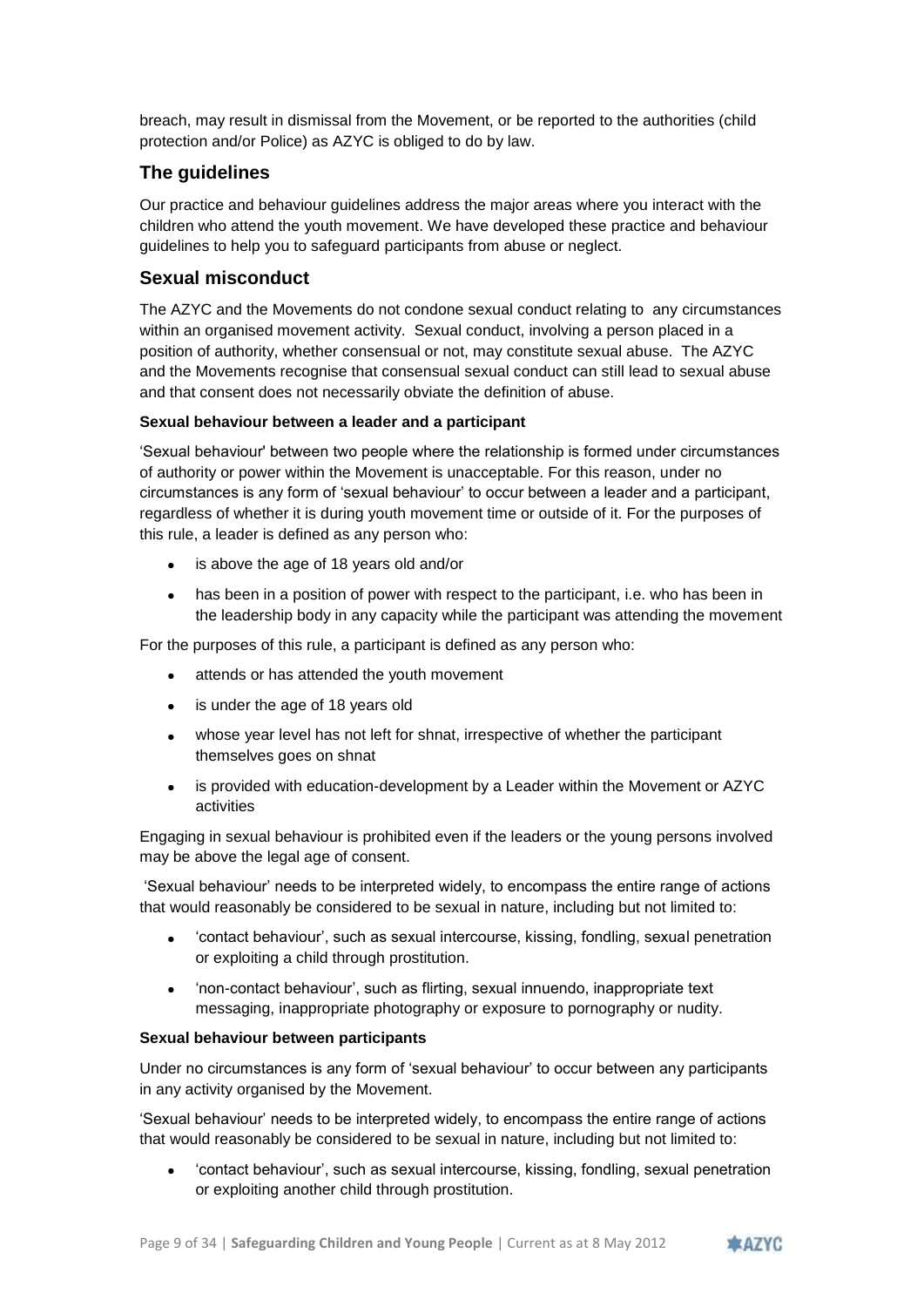'non-contact behaviour', such as inappropriate sexual insinuation, sexual innuendo, inappropriate text messaging, inappropriate photography or exposure to pornography or nudity.

Engaging in sexual behaviour is prohibited even if the young persons involved may be above the legal age of consent.

#### **Sexual behaviour between leaders**

Under no circumstances is any form of 'sexual behaviour' to occur between two leaders in the presence of any children while participating in our activities.

Sexual behaviour needs to be interpreted widely, and "partnered leaders" need to take responsibility for ensuring that any behaviour that a reasonable person would interpret as sexual, is kept in the strictest of privacy.

This might include (but not limited to) sexual intercourse, kissing, fondling, flirting, sexual innuendo, inappropriate texting, photography, or any exposure to pornography or nudity.

The AZYC expects all leaders to respect each other as colleagues and appreciate each other's boundaries.

#### **Sexual Relationships – Beyond formal Movement activities**

The Movement takes all reasonable steps to prevent the establishment of a sexual relationship between a Leader and a participant within Movement activities. However, the Movement cannot remain responsible for relationships that may form beyond the formal Movement activities. Beyond Movement activities Leaders and participants are at liberty to have relationships (taking into account relevant State/Territory criminal laws relating to offenses against children) however, there remains a clear onus upon the Leader to ensure that such a relationship is entirely separate from the Movement, that the relationship is consensual, and that no reasonable interpretation of the relationship might consider its formation as being linked to the Movement or the Leaders role of power and authority, at any time, over the participant.

# **Positive guidance [Discipline]**

We strive to ensure that children participating in our activities are aware of the acceptable limits of their behaviour so that we can provide a positive experience for all participants. However, there are times when leaders may be required to use appropriate techniques and behaviour management strategies to ensure:

- an effective and positive environment
- the safety and/or wellbeing of children or leaders participating in our activities

We require leaders to use strategies that are fair, respectful and appropriate to the developmental stage of the children or young people involved. The child or young person needs to be provided with clear directions and given an opportunity to redirect their misbehaviour in a positive manner.

Under no circumstances are leaders to take disciplinary action involving physical punishment or any form of treatment that could reasonably be considered as degrading, cruel, frightening or humiliating.

#### **Adhering to role boundaries**

Leaders must avoid acting outside the confines of their role as specified in their position description while running youth movement activities.

As a result all leaders:

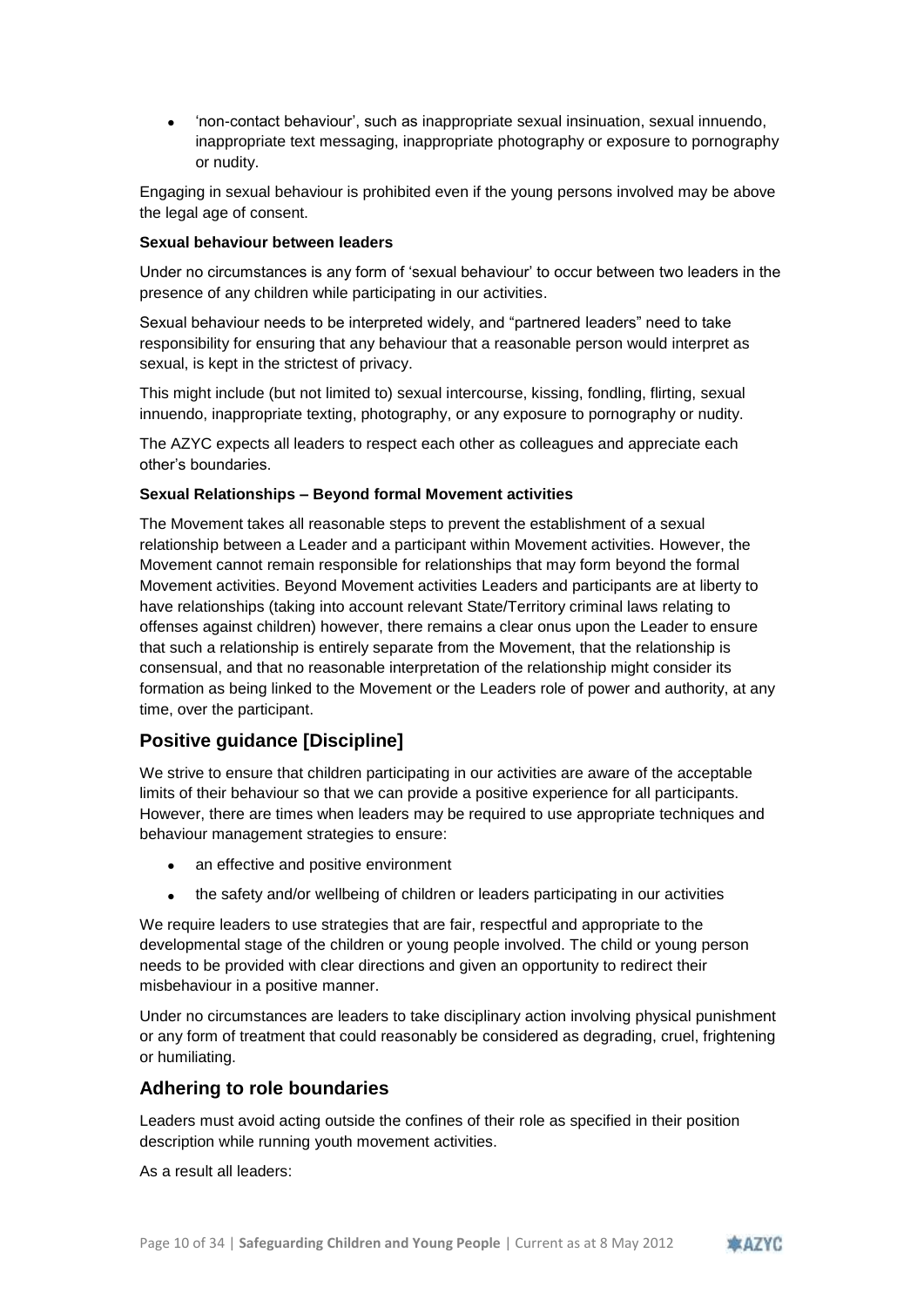- 1. must not provide unauthorised transportation to children (see below)
- 2. must not communicate with a child, whether by telephone, text message, email or over the Internet, in an improper manner (see below)
- 3. generally must not organise or agree to any contact with children outside of authorised youth movement activities (see below)

If any leader becomes aware of a situation in which a young person requires assistance that is beyond the confines of that leader's role, or beyond the scope of the youth movement's usual activities, they should at the earliest opportunity:

- refer the matter to an appropriate support agency or
- refer the child or young person to an appropriate support agency or
- contact the child or young person's parent or guardian **and**
- seek advice from the Committee and notify the AZYC.

### **Use of language and tone of voice**

Language and tone of voice used in the presence of children and young people should:

- provide clear direction, boost their confidence, encourage or affirm them
- not be harmful to children in his respect, avoid language that is:
	- o discriminatory, racist or sexist
	- o derogatory, belittling or negative, for example, by calling a child a 'loser' or telling them they are 'too fat'
	- o intended to threaten or frighten
	- o profane or sexual

#### **Supervision**

Leaders are responsible for supervising the young people who come to a youth movement to ensure that those participants:

- engage positively with our activities, e.g. develop a deeper connection with Israel through a Yom Ha'atzmaut celebration
- behave appropriately toward one another, e.g. listen with respect to the stories of other participants during a program about the Holocaust
- are in a safe environment and are protected from external threats, e.g. are able to call a leader for help 24 hours a day while on camp

Leaders are required to avoid one-to-one unsupervised situations with children and young people to whom we provide services, and (where possible) to conduct all activities and/or discussions with participants in view of other leaders. This is to better ensure the protection of the child and also protect leaders from any possible false allegation against them.

### **Electronic communication**

Whenever a leader makes a telephone call to a participant, sends a participant a text message or email, or communicates with a participant via a social networking site, the leader must have a legitimate movement-related purpose for engaging in the communication. This does not mean that the leader must limit the communication to purely service-related matters – a personal relationship between a leader and a participant is essential for informal

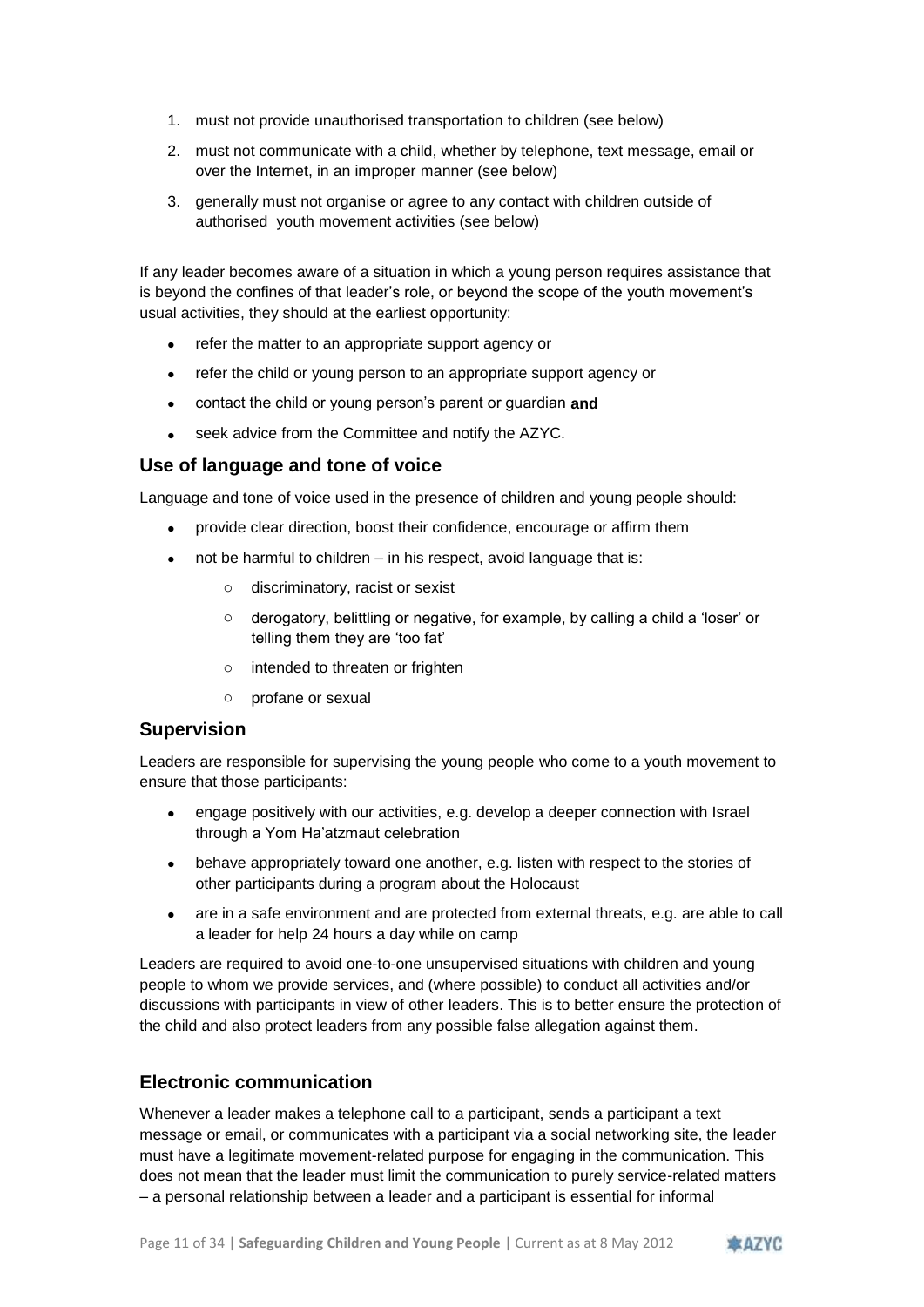education – but it does mean that the communication cannot be either in fact or in reality for purely social reasons. Some legitimate movement-related purposes include:

- advising the participant about a youth movement activity, e.g. calling a participant to remind them that camp sign up is closing soon
- advising the participant about a relevant community event, e.g. sending a participant a text message with the time and location of a Yom Ha'Shoa ceremony
- sending a young leader information that is important to allow them to run movement activities, e.g. emailing a young leader the minutes from a planning meeting
- encouraging participants to think about and debate a topic that relates to the ideology of the movement, e.g. posting an article from Ha'aretz on a Nezter Senior Movement Facebook page

Even if the communication is for a legitimate movement-related purpose, leaders:

- must not communicate anything that a reasonable observer could view as being of a sexual or abusive nature
- are forbidden from using such communication to promote unauthorised 'social' activity or to arrange unauthorised contact
- are forbidden from requesting the participant to keep a communication a secret from their parents

In order to avoid any doubt about the appropriateness of communication, leaders may choose to copy email and text messages sent to a child or young person to their parent/guardian. Leaders are encouraged to do so for events such as camps and overnight activities.

#### **Instant Messaging and Social Networking**

Leaders are to recognise the risk in communicating with participants via Internet chat rooms (or other online forums) or online instant messaging services. In recognising these risks, leaders are not permitted to communicate with participants via these means.

The AZYC and the Movements recognises that social networking websites such as Facebook, MySpace and Twitter are important tools in communicating the Movement's message of the day and encouraging participants to be actively involved in the Movement. While it is encouraged to communicate to participants via these networks, leaders must not communicate with participants in a way that would be inappropriate.

For the benefit of protecting the participant and leaders, leaders are only permitted to communicate with participants via social networking sites such as Facebook, MySpace and Twitter if:

- the communication is via an official youth movement page, group or profile, eg a "Betar Sydney Year 10" Facebook group or a "Hineni Melbourne" Facebook profile
- a member of the Committee or the Shaliach has given permission to set up the official page, group or profile
- a member of the Committee or the Shaliach has the ability to supervise the official page, group or profile in its entirety
- the leader responsible for the official page, group or profile has the ability to monitor the content, whether posted by children, other leaders or third parties, and remove any material that may be considered offensive or inappropriate

Leaders must appreciate that while movements trust them in their activities online, it is only

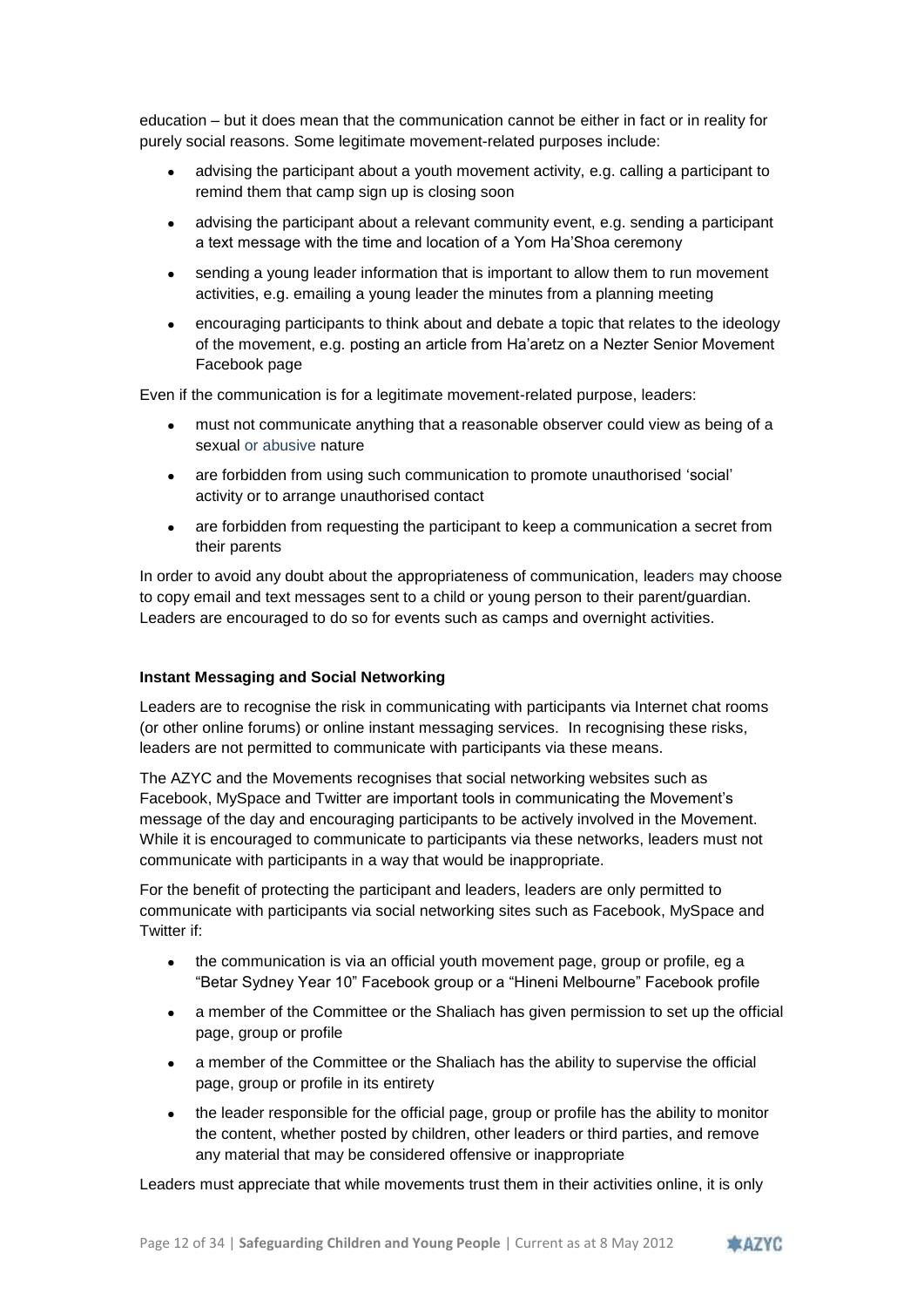for the benefit of them and the participants that more than one person has the ability to supervise content between leaders and participants.

A leader must not communicate with children outside the youth movement, such as siblings or friends of participants, if those children are only known to the leaders via the participant.

# **Outside contact**

As a first starting point, leaders must not organise face-to-face contact with participants outside of regular youth movement activities. Without limiting the breadth of the concept, regular activities are generally those which are overseen by the Committee and known about by parents/guardians. Some examples of regular activities are weekly meetings (whether or not they occur at the youth movement building), seminars and camps.

Of course, this rule does not prevent leaders from seeing participants at school if the leader is there with the specific permission of the school to run educational or recruitment activities.

If, however, a leader still needs to organise to meet a participant outside of regular youth movement time or the school context, e.g. to talk with them personally about going on shnat, the leader must:

- inform a member of the Committee why they are organising the meeting, and when and where the meeting is to take place
- gain permission from that member of the Committee to go ahead with the meeting
- ensure that meeting occurs in a public place, eg a café, or in the presence of another leader or the participant's parent/guardian

Under no circumstances is a leader to organise to meet with a participant alone, especially in the participant's home, in the leader's home or on youth movement premises.

This rule does not apply to the provision of a separate service by the leader, e.g. Hebrew tutoring or babysitting, that the parents/guardians of the participant have organised for the leader to deliver. This must be communicated to a member of the Committee or Shaliach to ensure there is no confusion or compromise of the Movements commitment to Safeguarding C&YP.

As a second starting point, leaders must generally not attend private social functions that they have been invited to by a participant. One discrete exception to this rule is when the invitation is to a participant's bar or bat mitzvah.

If, however, a leader still wants to attend a private social function that they have been invited to by a participant, e.g. a participant's  $18<sup>th</sup>$  birthday party, they must meet these conditions:

- the Leader is known to the participant parent(s)/guardian and the participants parents/guardian sanction the invite
- inform a member of the Committee why they want to attend the function, and when and where the function is to take place
- satisfy that member of the Committee that it is appropriate and consistent with their role as a youth leader to attend

These points obviously do not apply where the leader is brother or a sister of the participant.

# **Photographs of children and young people**

Under these guidelines participants are to be photographed by a leader while involved in our activities only if:

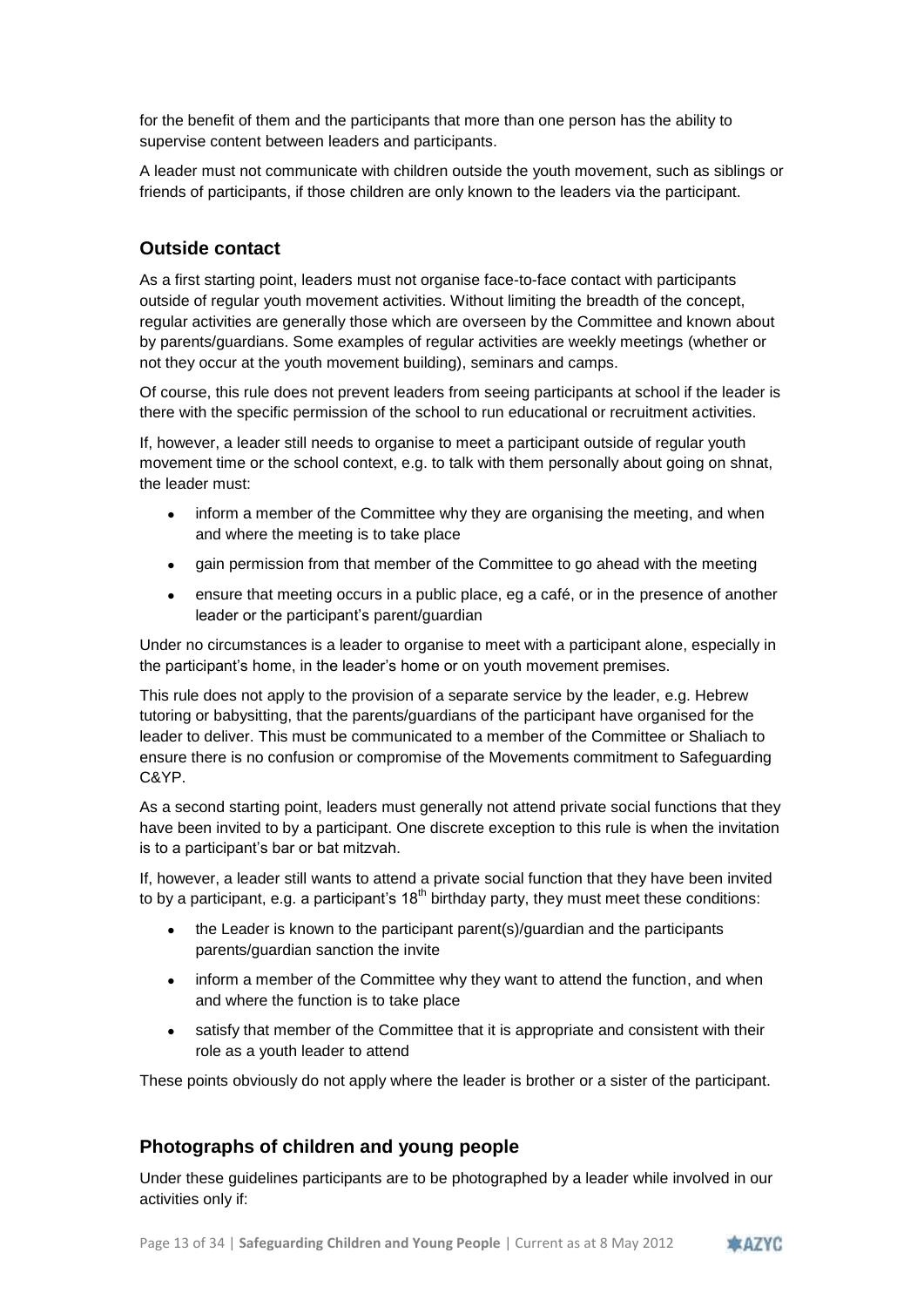- a member of the Committee or the Shaliach has granted prior and specific approval
- the context is directly related to participation in our activities
- the child is appropriately dressed and posed
- the image is taken in the presence of other leaders
- the participants parent(s)/guardian sanctions this.

Images are not to be distributed (including as an attachment to an email) to anyone outside the youth movement other than the child photographed or their parent, without the parent and Committee's knowledge and approval.

Images (digital or hard copy) are to be stored in a manner that prevents unauthorised access by others.

Images (digital or hard copy) are to be destroyed or deleted as soon as they are no longer required.

Images are not to be exhibited on a youth movement website without parental knowledge and approval, or such images must be presented in a manner that de-identifies the child or young person. Any caption or accompanying text may need to be checked so that it does not identify a child or young person if such identification is potentially detrimental.

Specific approval for photographs is to be determined on the release and disclaimer form that must be signed by parents/guardians prior to the start of any activity.

### **Physical contact with children and young people**

Any physical contact with children and young people must be appropriate to the delivery of our activities, e.g. helping children put on life vests before going canoeing on summer camp, and based on the needs of the child or young person (such as to assist or comfort a distressed young person) rather than on the needs of leaders.

Under no circumstances should any leader have contact with children or young people participating in our activities that:

- involves touching:
	- o of genitals
	- o of buttocks
	- o of the breast area (female children)

that is other than as part of delivering medical or allied health services

- would appear to a reasonable observer to have a sexual connotation
- is intended to cause pain or distress to the child or young person for example corporal punishment
- is overly physical as is, for example, wrestling, horseplay, tickling or other roughhousing
- is unnecessary as is, for example, assisting with toileting when a child does not require assistance
- is initiated against the wishes of the child or young person, except if such contact may be necessary to prevent injury to the child/young person or to others, in which case:
	- o physical restraint should be a last resort

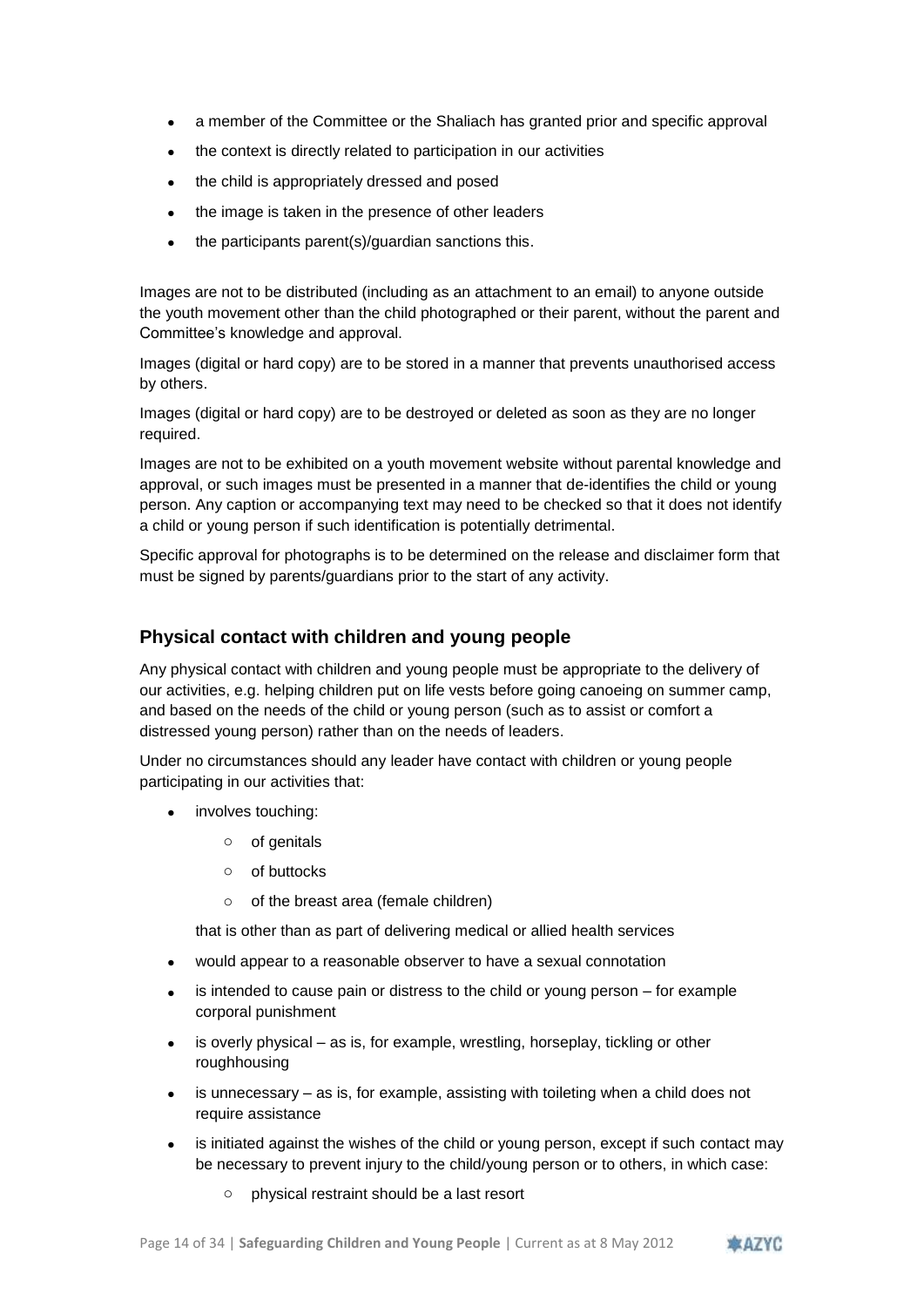- o the level of force used must be appropriate to the specific circumstances, and aimed solely at restraining the child or young person to prevent them causing harm to themselves or others
- o the incident must be reported to the Committee (and where applicable the Shaliach) as soon as possible.

Leaders are required to report to the Committee and the Shaliach any physical contact initiated by a child or young person that is sexual and/or inappropriate, for example, acts of physical or sexual aggression, as soon as possible, to enable the situation to be managed in the interests of the safety of the child or young person, leaders and any other participants.

# **Camps, sleepovers and sleeping arrangements**

Overnight activities are to occur only with the authorisation of the Shaliach or a member of the Committee and of the consent of the parents/guardians of the children or young people involved.

Practices and behaviour by leaders during a camp or sleepover must be consistent with the practices and behaviour expected during weekly programs.

Standards of conduct that must be observed by leaders during a camp or sleepover include:

- providing children and young people with privacy when bathing and dressing
- observing appropriate dress standards when children and young people are present such as no exposure to adult nudity
- not allowing children or young people to be exposed to pornographic material, for example, through movies, television, the Internet or magazines. Leaders must not expose or let children be exposed to any sexually explicit material, or material of a classification beyond the child's developmental age.
- not leaving children under the supervision or protection of unauthorised persons such as campsite staff
- not involving sleeping arrangements that may compromise the safety of children and young people such as unsupervised sleeping arrangements, or an adult sleeping in the same bed as a child or young person
- the right of children to contact their parents, or others, if they feel unsafe, uncomfortable or distressed during their stay
- parents expecting that their children can, if they wish, make contact

#### **Change room arrangements**

If leaders are required to supervise children and young people while they change clothes, they must do so while balancing that requirement with a child or young person's right to privacy. In addition:

- leaders should never be in one-to-one situations with a child or young person in a change room area
- leaders are not permitted to use the change room area to, for example, undress, while children and young people are present
- leaders need to ensure adequate supervision in 'public' change rooms when they are used
- leaders need to provide the level of supervision required for preventing abuse by members of the public/other participants or general misbehaviour, while also respecting a child's privacy

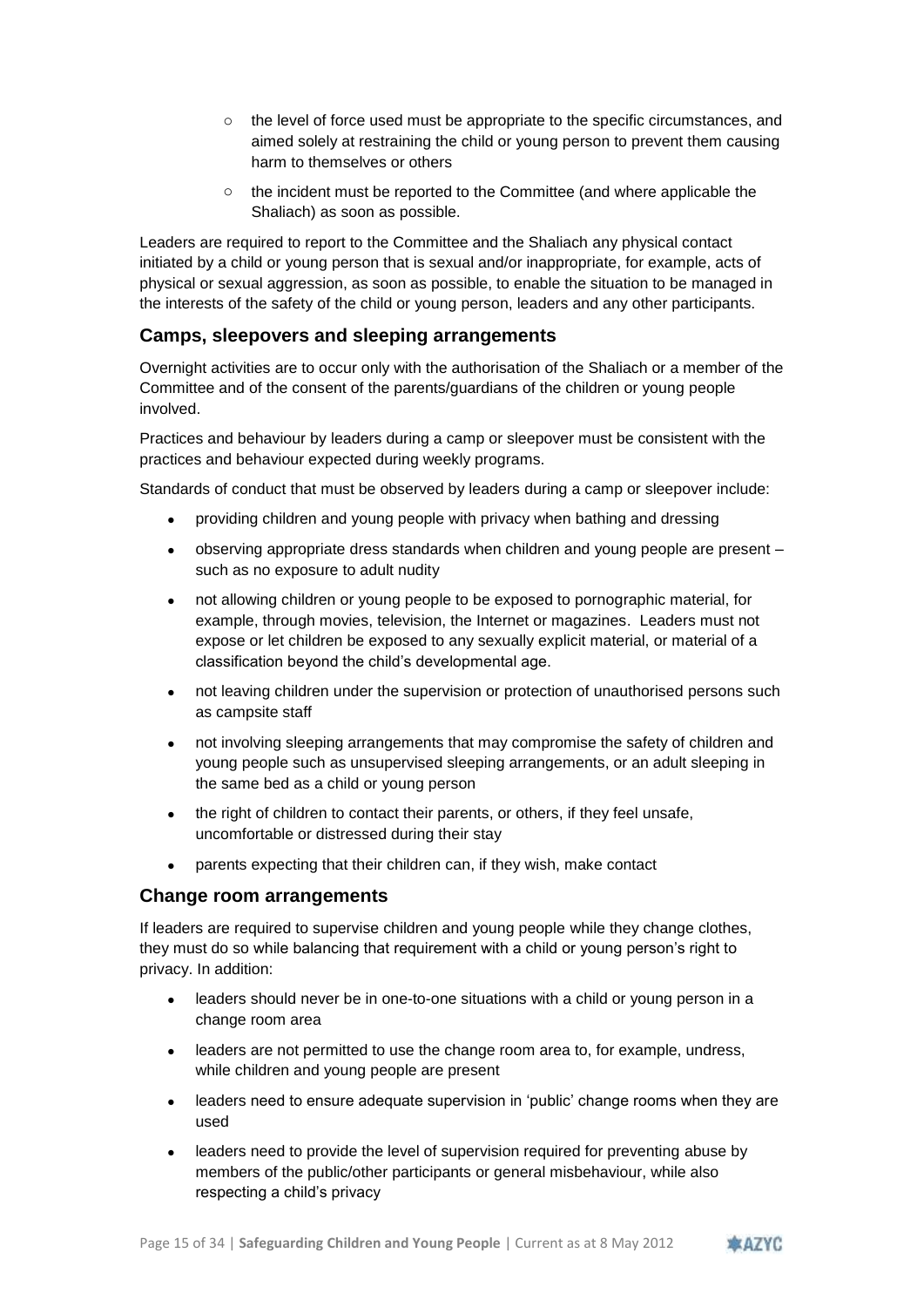female leaders are not to enter male change rooms and male leaders are not to enter female change rooms

# **Use, possession or supply of alcohol or drugs**

While engaged in running a youth movement activity, leaders must not:

- use, possess or be under the influence of an illegal drug
- use or be under the influence of alcohol
- be incapacitated by any other legal drug such as prescription or over-the-counter drugs
- supply alcohol or drugs (including tobacco) to children and young people participating in our activities

Use of legal drugs other than alcohol is permitted, provided such use does not interfere with a leader's ability to care for children who attend the youth movement.

# **Transporting children**

Children and young people are to be transported only in circumstances that are directly related to the delivery of youth movement activities – e.g., driving the children to the iceskating rink for an excursion.

Children are to be transported only with prior authorisation from the Shaliach or a member of the Committee and from the child's parent/guardian. The only exception to the requirement to gain permission is where the leader and the participant are siblings. Gaining approval involves providing information about the proposed journey, including:

- the form of transport proposed, such as private car, taxi, self-drive bus, bus with driver, train, plane or boat
- the reason for the journey
- the route to be followed, including any stops or side trips and an ETA
- details of anyone who will be present during the journey other than our leaders who are involved in the activity

Verbal permission (with a witness) is acceptable but written authorisation is preferred and encouraged. A sample transport authorisation form is included below*.*

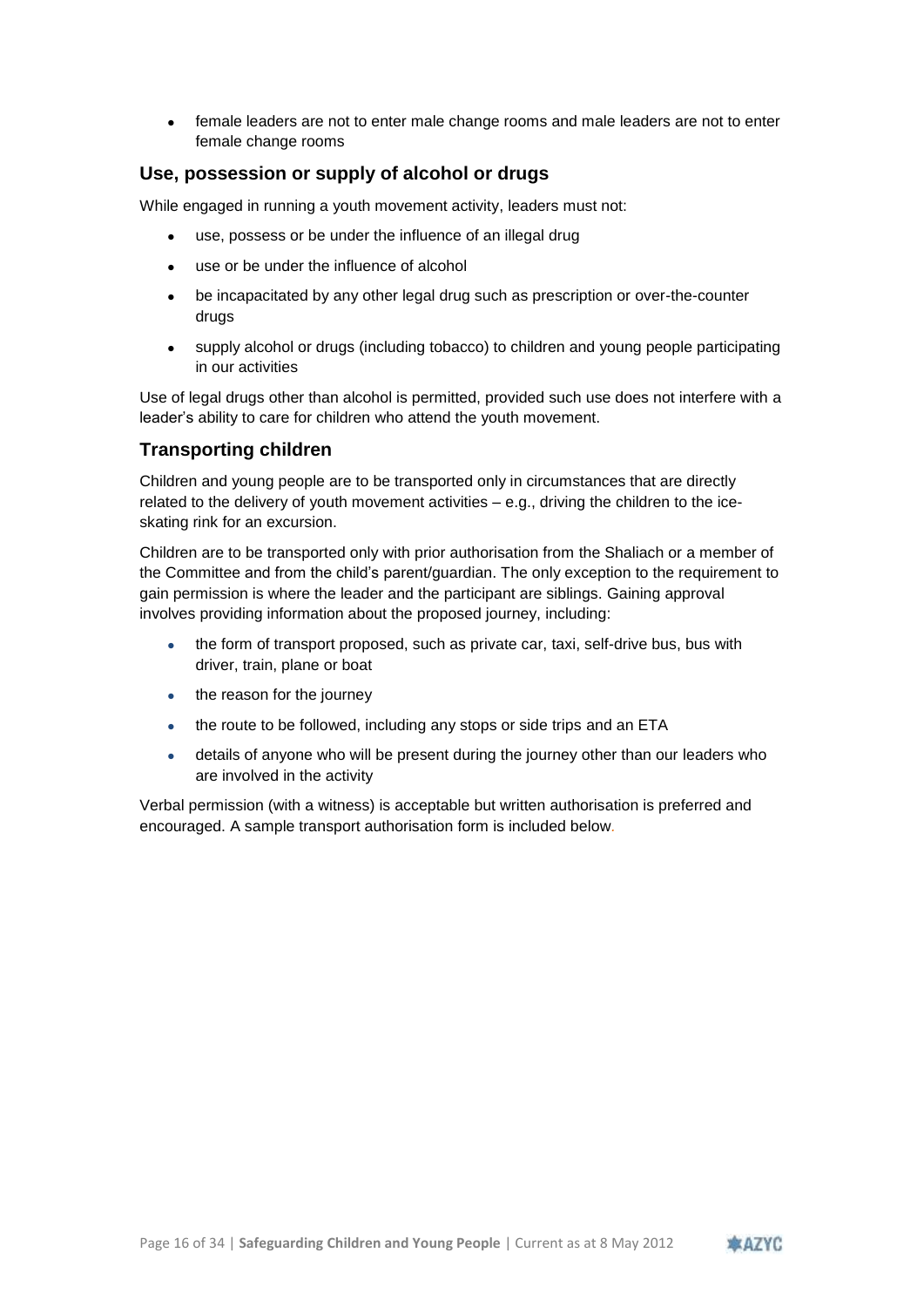# <span id="page-16-0"></span>**4. Induction**

# **Purpose**

The AZYC's induction process has been developed to ensure that the youth movements only allow people who are suitable for working with children and committed to providing safe and enjoyable activities to become leaders.

# **Responsibility**

The Committee of each state branch is responsible ensuring that the AZYC's induction process is followed in that branch. All applicants who will either be 18 at the time they begin leading or will turn 18 during the year of leading must undergo induction before starting to work with children and young people. In essence, no leader can start working with children until they have completed induction and SC training, have endorsed AZYC child protection policies, and all Leaders over 18 must satisfy relevant screening WWCC/NCRHC.

# **Leadership experience**

A different induction process is required depending on whether the applicant:

- 1. was a young leader in year 11 (category 1)
- 2. was not a young leader in year 11 but either went on shnat with the movement or has attended the youth movement as a participant consistently (including camps) for the last three years (category 2)
- 3. was not a young leader in year 11, did not go on shnat with the movement and has not been attending the movement consistently for the last three years (category 3)

# **Face-to-face interview**

All applicants who did not lead in year 11 (i.e. categories 2 and 3) are required to undergo a face-to-face interview. The AZYC stipulates that all young leaders also undergo a face-to-face interview before the start of their year of leading.

During the face-to-face interview each youth movement will examine at least the following issues relating to the leader's suitability to work with children and young people:

- the leader's beliefs and values in relation to the treatment of children and young people
- the leader's reasons for wanting to work with children and young people
- the leader's general awareness and understanding of child protection issues
- if applicable, the leader's professional or volunteer experience and competence
- if applicable, the leader's reasons for leaving any previous positions involving work with children and young people

As part of the face-to-face interview each youth movement will highlight its commitment to protecting children and young people from abuse. The movements must also explain any leadership training requirements and their purpose.

Additional interview question may include:

- Would you tell us about any experience you have in relation to working with children and young people?
- What do you find most rewarding about working with children and young people?
- What do you find most challenging about working with children and young people?

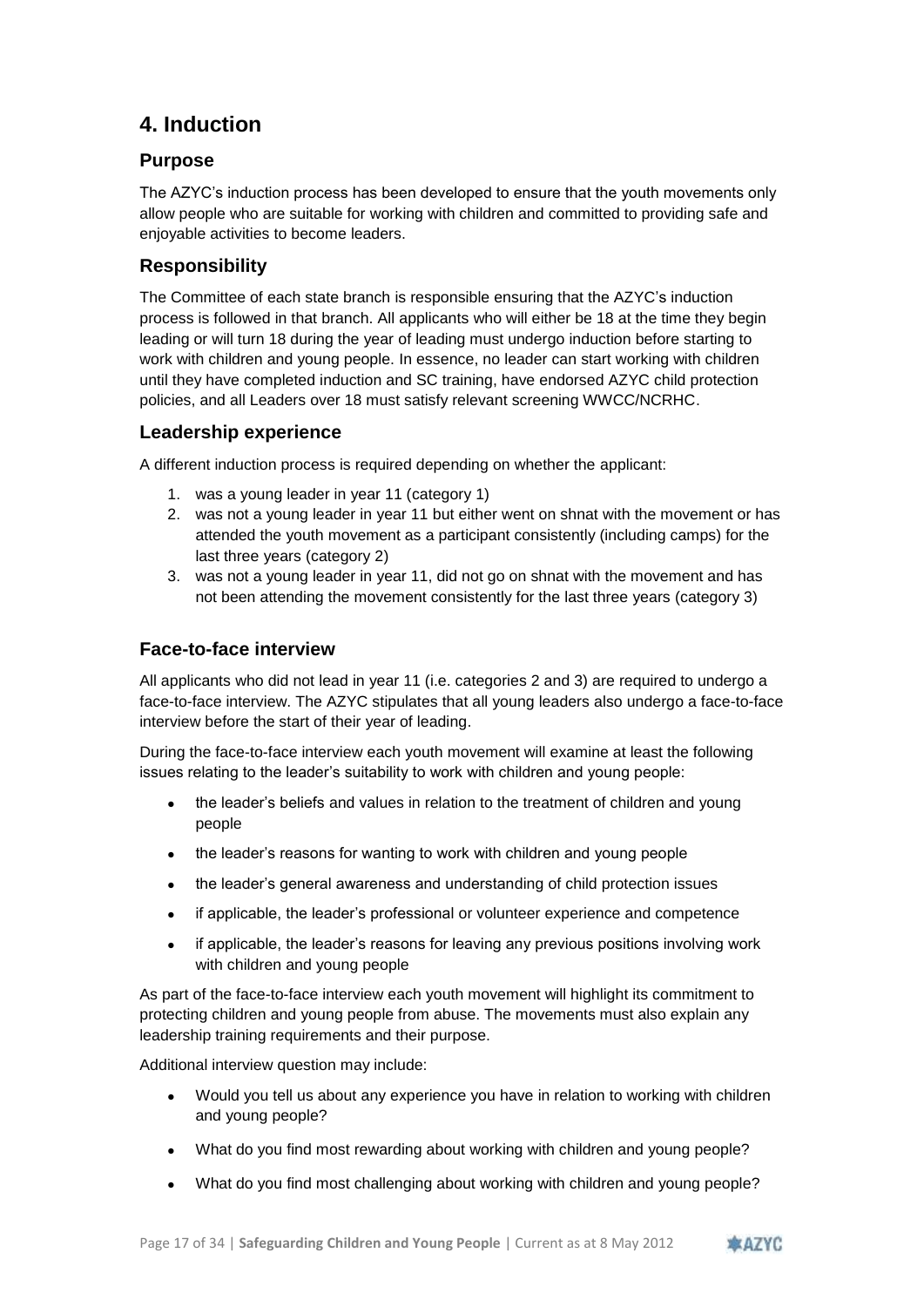- How would you handle a child who is behaving in a manner that is disruptive in a group setting?
- How do you think your peers, supervisors and referees would describe the way you work with children and young people?
- Are there any children whom you would not wish to work with and, if so, why?
- How would you deal with a child or young person who is acting aggressively?
- Have you ever lost your temper working with children or young people? What was the trigger for this? What was the outcome?
- How would you respond to a child or young person who disclosed they were being subjected to abuse?
- A parent of a child attending your service wants someone from the youth movement to care for their child out of hours. What would be your response to this request?
- What would you do if you thought another leader was harming a child or young person?
- What would you do if you thought a child or young person was being abused at home?
- How would you handle a child who appears sad and refuses to participate in activities?
- Have you ever had any disciplinary action taken against you in relation to your working with children and young people?

### **'Working with children' checks**

Some of the Australian states in which youth movements operate have legislated screening schemes in the form of 'working with children' checks, others do not. Every leader who is taking part in a youth movement activities in a state that requires 'working with children' checks must obtain the appropriate documentation.

In SA, ACT and TAS, leaders must obtain a National Criminal Records History Check.

Leaders in NSW must also sign a Prohibited Persons Declaration.

Visiting leaders need to have their own State/Territory check validated in the visiting State/Territory.

All Leaders are expected to maintain valid WWCC/NCRHC/PPD and renew these at expiry dates. Further, all Leaders must inform AZYC immediately of any subsequent criminal charges or convictions

A member of the Committee must sight the applicable 'working with children' check documentation and record relevant details using the AZYC's 'working with children check' form prior to a leader running any activities for children or young people or having any contact with any children or young people. The record must be sent to the AZYC.

Each movement is responsible for confirming the validity of WWCC and at the beginning of each year any pending renewals should be organised well in advance to ensure that no leader is working with children or young people with an expired WWCC.

Further information regarding the operation of 'working with children' checks can be obtained from:

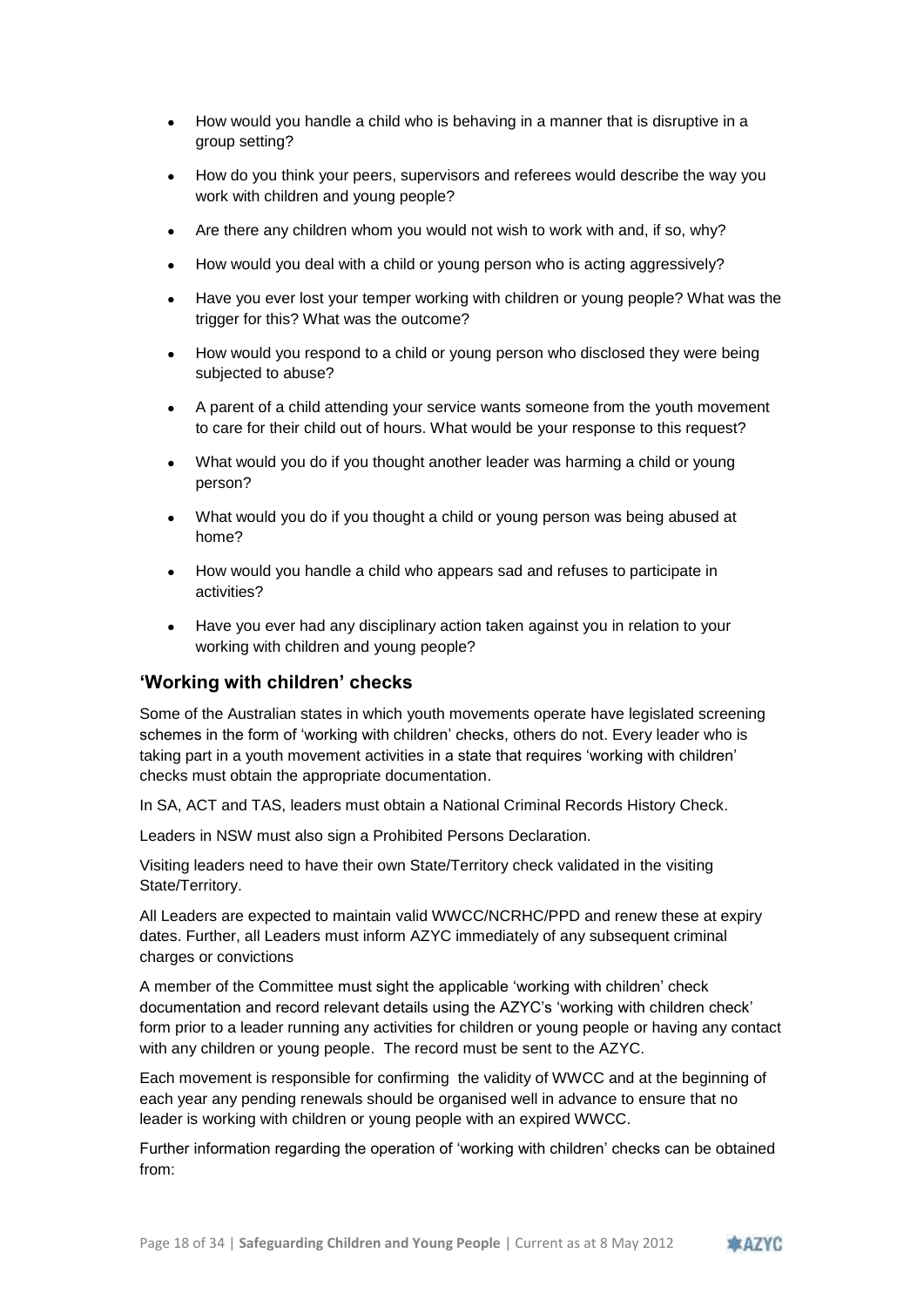#### **New South Wales**

NSW Commission for Children and Young People Telephone: 02 9286 7219 Web: www.kids.nsw.gov.au

#### **Queensland**

Commission for Children and Young People and Child Guardian Telephone: 07 3247 5145 Web: www.ccypcg.qld.gov.au/index.html

### **Victoria**

Working with Children Unit, Department of Justice Telephone: 1300 652 879 Web: www.justice.vic.gov.au/workingwithchildren

#### **Western Australia**

Working with Children Screening Unit Telephone: 08 6217 8100 Web: www.checkwwc.wa.gov.au/checkwwc

#### **South Australia**

South Australian Police Telephone: (08) 7322 3347 Web: http://www.sapolice.sa.gov.au/sapol/services/information\_requests/police\_checks.jsp

#### **Tasmania**

Tasmanian Police Web: http://www.police.tas.gov.au/services-online/police-history-record-checks

#### **Northern Territory**

Northern Territory Police, Fire and Emergency Services Telephone: 1800 72 33 68 Web: http://www.workingwithchildren.nt.gov.au

# **Undertaking suitability checks**

For applicants in category 1 and 2, each youth movement needs to conduct suitability checks. A suitability check simply involves speaking with a relevant person to confirm that, during their year of leading, the applicant displayed the skills and understanding necessary to work safely

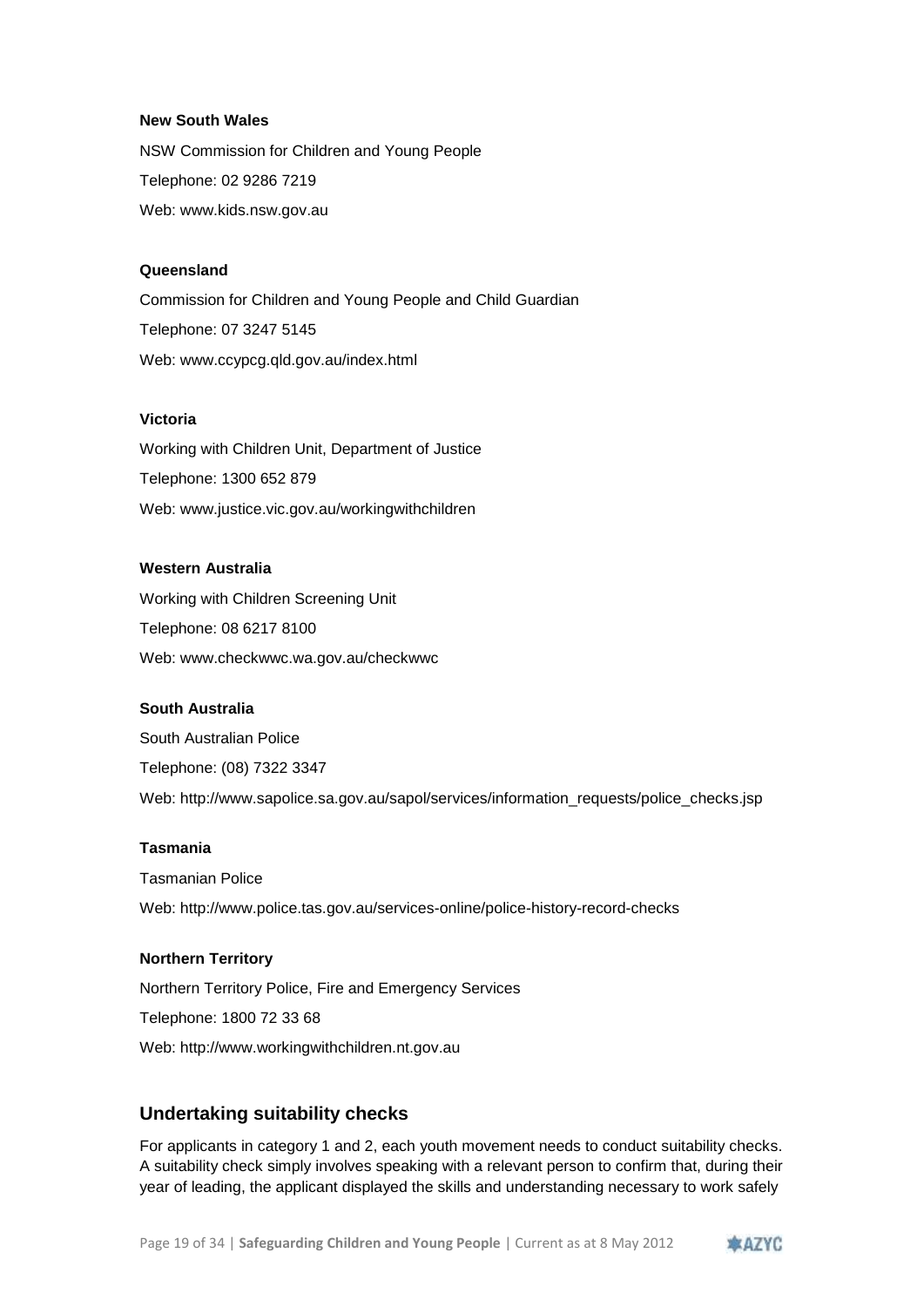with children.

For applicants in category 1, the youth movement needs to conduct one suitability check. The relevant people are:

- the Shaliach of the movement at the time the applicant was in year 11
- a member of the Committee at the time the applicant was in year 11 or
- a leader who had been on shnat and was leading the same group as the applicant at the time the applicant was in year 11

For applicants in category 2, each youth movement needs to conduct two suitability checks. The relevant people are:

- a leader (whether Australian or Israeli) who led the applicant while they were on shnat
- a leader from Australia who was responsible for preparing the applicant to go on shnat
- a leader from Australia who directly led the applicant in the last three years
- the Shaliach at the time the applicant was on shnat
- a Shaliach from the last three years who had significant interaction with the applicant
- a member of the Committee from the last three years who had significant interaction with the applicant

A recommendation from a relevant person that an applicant is unfit to lead children and young people again may only be disregarded by a unanimous decision of the Committee on reasonable grounds.

### **Undertaking reference checks**

For applicants in category 3, each youth movement needs to conduct two referee checks for each applicant. Applicants should, in the first instance, be asked to provide contact details for two professional referees who can provide information relating to their suitability to work with children. A form that the applicant needs to fill out is included below. Professional referees:

- should include a representative of the applicant's current or most recent employer
- must have had a direct managerial relationship with the applicant and so be capable of commenting knowledgeably in relation to the applicant, and ideally have been the applicant's supervisor or line manager

Personal referees are not recommended. However, if there is no option but to include a personal referee, then that referee:

- should not be related to the applicant
- should have known the applicant for at least 12 months
- must be able to vouch for the applicant's reputation and character

The referee checks we undertake must involve direct contact with the referee. Written character references are not sufficient unless also followed up and verified through direct contact. Direct contact at place of employment via reception phone number, not via mobile number.

Difficulty in contacting referees, such as those based overseas, or those who have left an organisation, is not justification for accepting lower standards of scrutiny.

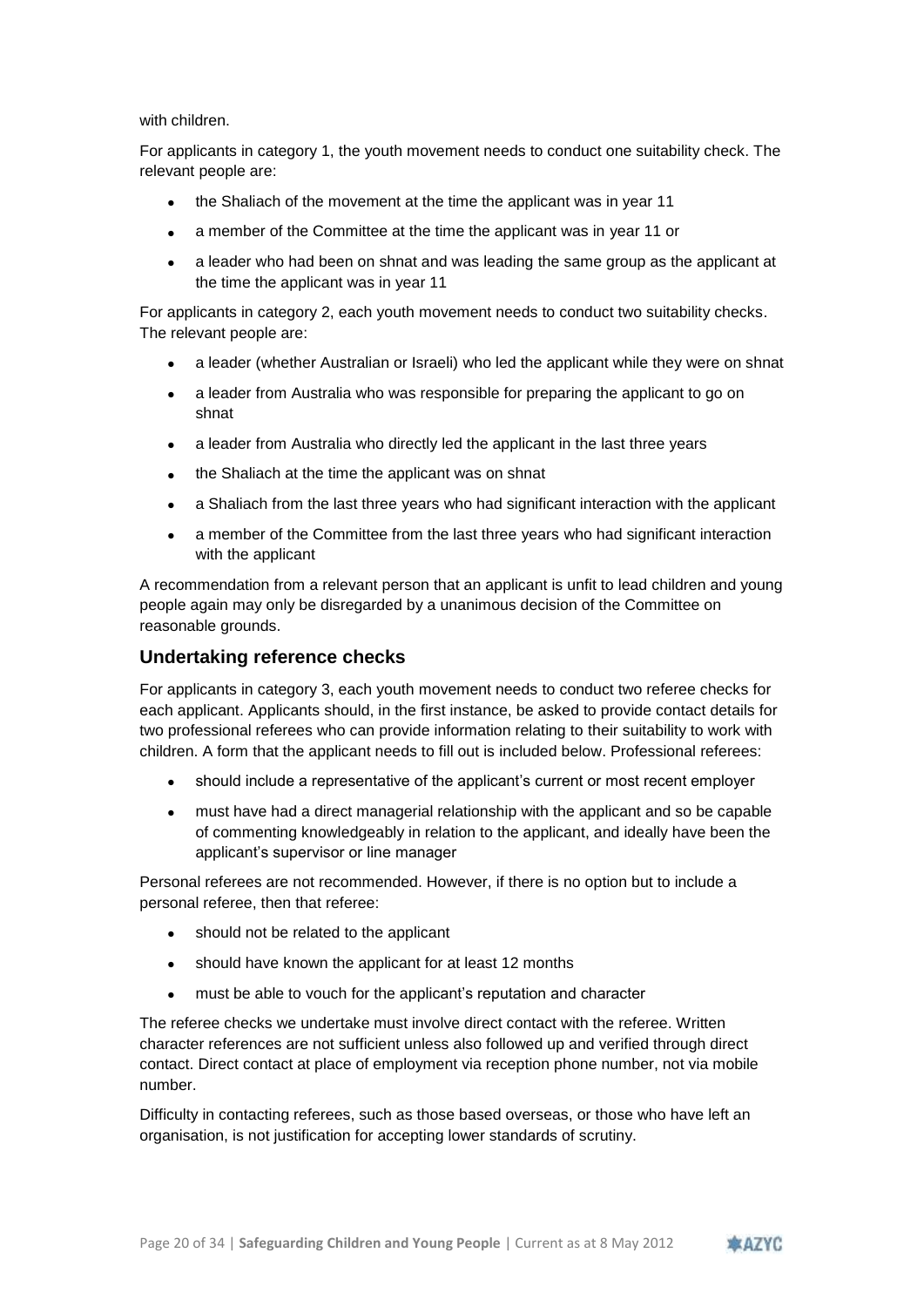# **Referee questions**

Below are some sample questions to use during a reference check. They are sample only but at least four should be used in conducting a reference check.

#### **Nature and duration of referee's professional relationship with the applicant**

- How long have you known [applicant]?
- What was your relationship to [applicant] during the time you worked together?

#### **Verification of information in resume or provided by applicant**

- What was [applicant]'s position title?
- When did [applicant] work with you or your organisation?
- What were [applicant]'s main duties and responsibilities?
- What is your assessment of [applicant]'s performance in that role?

#### **Applicant's suitability to work with children and/or young people**

- What experience has [applicant] had in working with children and/or young people?
- What age groups of children is [applicant] experienced to work with?
- Would you have any concerns about [applicant] working with children or young people?
- How would you describe [applicant]'s strengths in working with children or young people?
- How would you describe [applicant]'s weaknesses in working with children or young people?
- Are you comfortable knowing that [applicant] could be working alone with children or young people?
- Would you tell me how [applicant] relates to children or young people?
- Are there any challenges that [applicant] would face in working and engaging with children or young people?
- Are there any age groups that [applicant] may not be suited to work with?
- Does [applicant] use an appropriate language and tone of voice with children or young people?
- Have you observed [applicant] disciplining a child or young people? What strategies did he/she use?
- Can you tell me about a situation when [applicant] had to handle a child or young person who was angry and lashing out physically?
- How did [applicant] relate to that child/young person's parents?
- Do you have knowledge of [applicant] understanding of reporting procedures in relation to concerns about a child or young person's welfare?
- Does [applicant] become angry easily?
- How does [applicant] handle a child or young person who is demanding?
- How does [applicant] respond when children or young people are challenging or provocative?

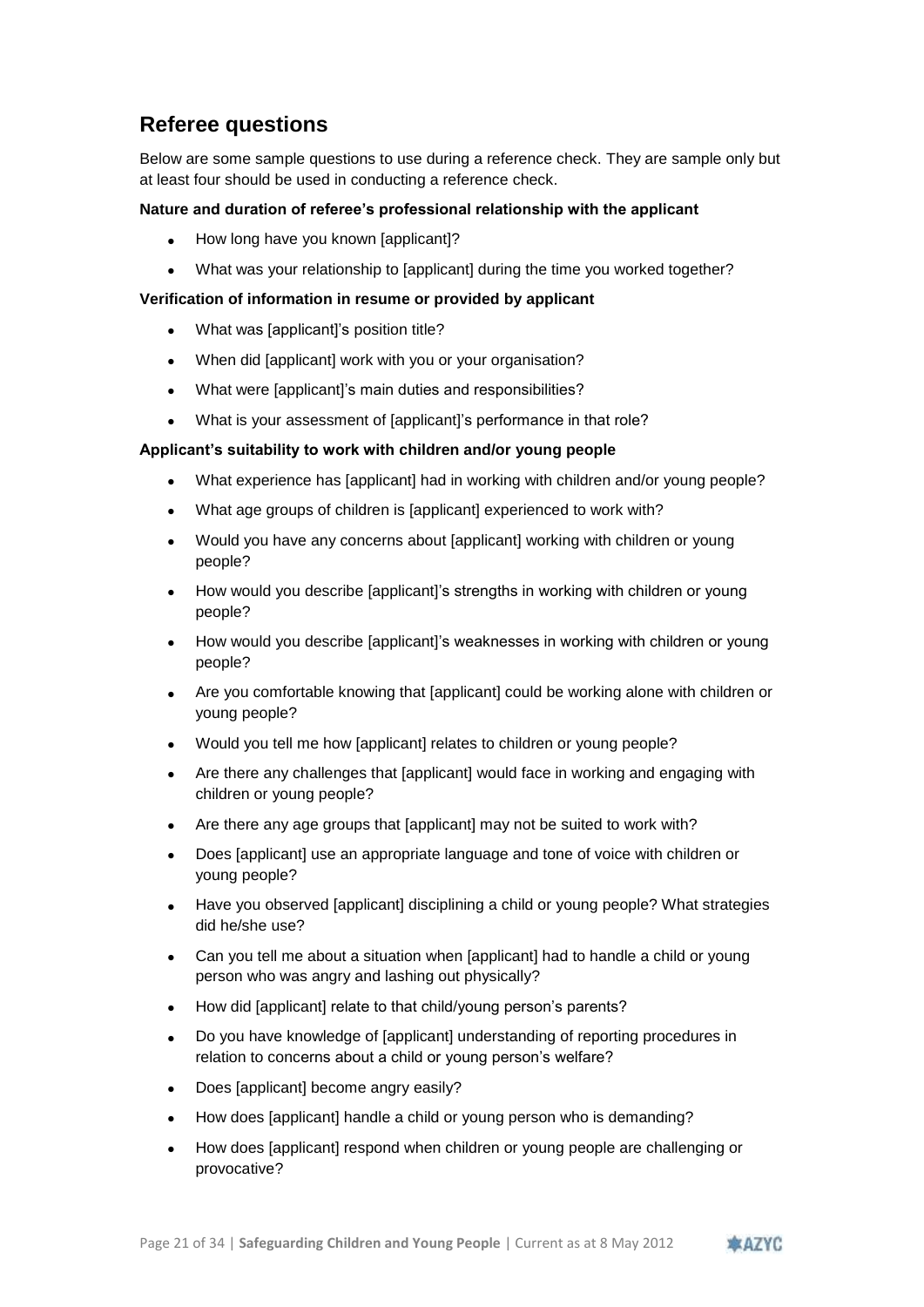- Do you know of any instances where [applicant] has demonstrated inappropriate touching and physical contact with children or young people?
- Do you know of any instances where [applicant] has acted outside the boundaries of his/her role?
- Have there being any findings against [applicant] in relation to allegations of inappropriate behaviour with respect to children or young people?
- Why did [applicant] leave the/your organisation?
- Would you employ [applicant] again?

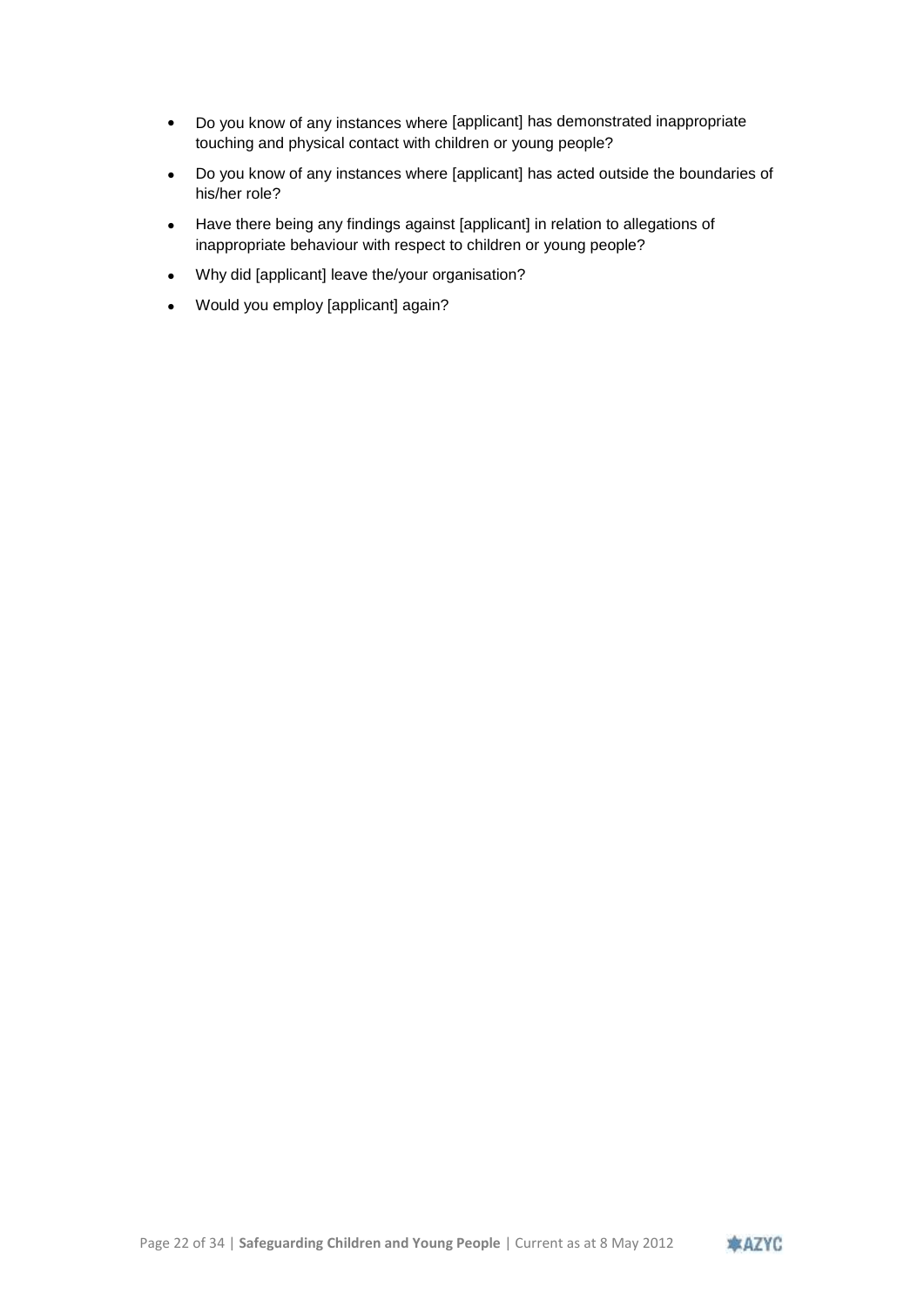# <span id="page-22-0"></span>**5. Leadership training**

# **Purpose**

The aim of leadership training or *hadracha* is to ensure that each leader is provided with all the information they need to run educational activities that are in line with the beliefs of the movement as well as safe for the children participating.

# **Responsibility**

A special leader (and if there is no special leader, the Shaliach or a member of the Committee) is responsible for ensuring that leadership training is given to the appropriate standard for each and every new leader.

# **Information**

Each movement is largely free to set the content of their own leadership training. There is, however, some basic information that each leader should be provided with prior to reading the practice and behaviour guidelines and signing the commitment to them. Areas that must be covered include:

#### **Health and safety**

- location of emergency exits, first aid facilities or equipment
- emergency evacuation plans and procedures

### **Security**

- any security procedures or requirements as directed by CSG/JEMP
- issuing of access passes/keys

#### **Safeguarding children and young people in our care from abuse or neglect**

- completing the online ACF Safeguarding Children Program training online (mandatory for all involved personnel, including all Leaders)
- reinforcement of our organisation's commitment to safeguarding children and young people from abuse and neglect
- a brief outline of ACF accreditation
- information on the AZYC's policies and procedures that all new leaders need to understand and follow, so as to safeguard children and young people, including:
	- o a statement outlining the leader's role and responsibilities
	- o our 'practice and behaviour' guidelines
	- o our policy on responding to reports and allegations of child abuse
	- o information on the requirements for supervision and support that apply to the leader's role
	- o the AZYC's guidelines for parents
	- o the AZYC's 'children's rights statement'

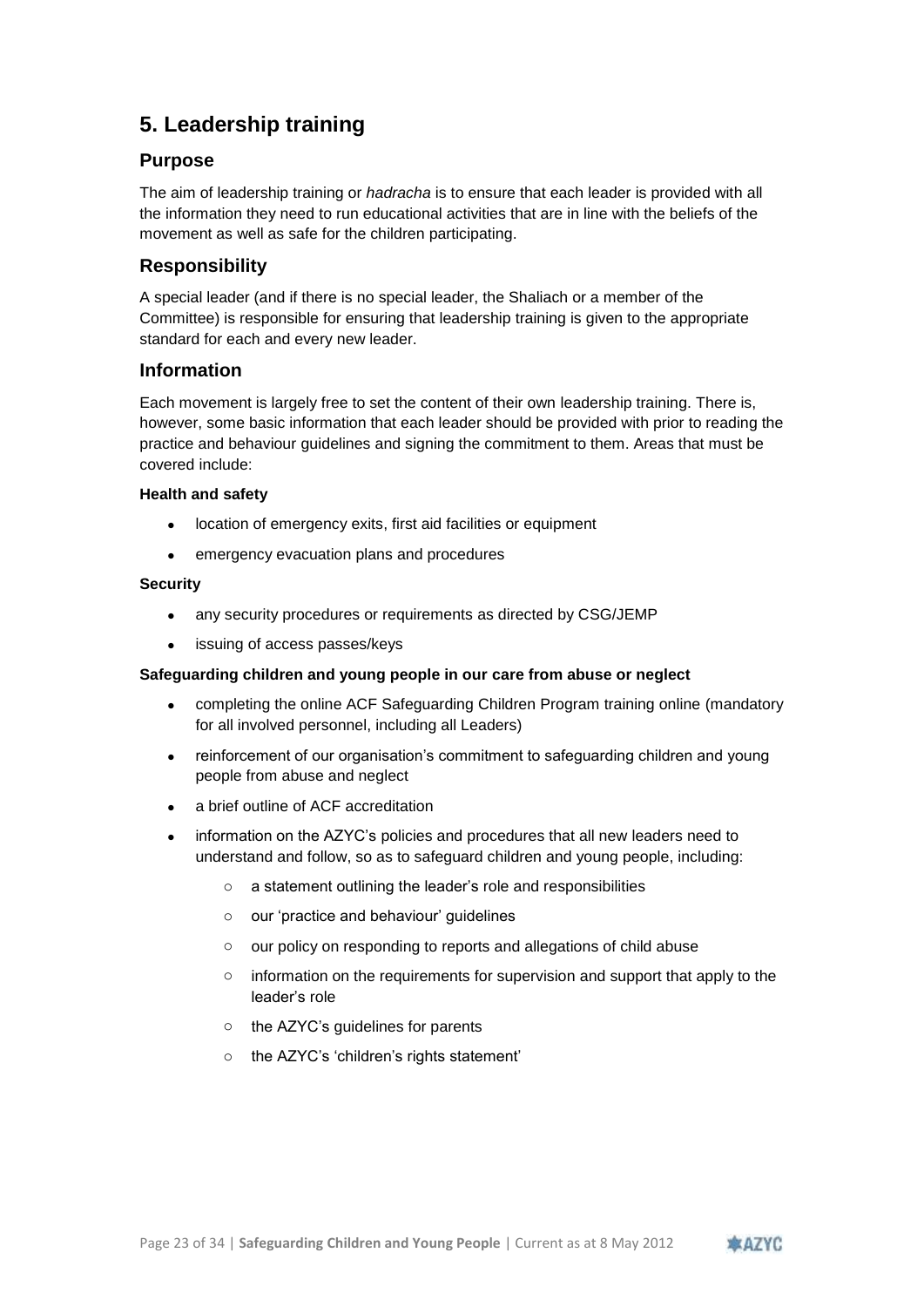# <span id="page-23-0"></span>**6. Children's rights statement**

The AZYC and its affiliate movements believe that children who come to youth movement activities, camps and seminars should:

- feel comfortable
- be cared for
- feel safe and be safe.

All leaders do their best to make sure children here are protected from any harm.

It is not okay for anyone to hurt your feelings or your body.

It is okay for you to say NO to a leader if they ask you to do something that makes you feel unsafe or uncomfortable.

If you ever feel unsafe or uncomfortable we will listen to you and act to help you

It is always okay to tell someone if you are not feeling comfortable or safe or if you have been hurt.

If you are unhappy with the way you are being treated please tell a leader or a parent.

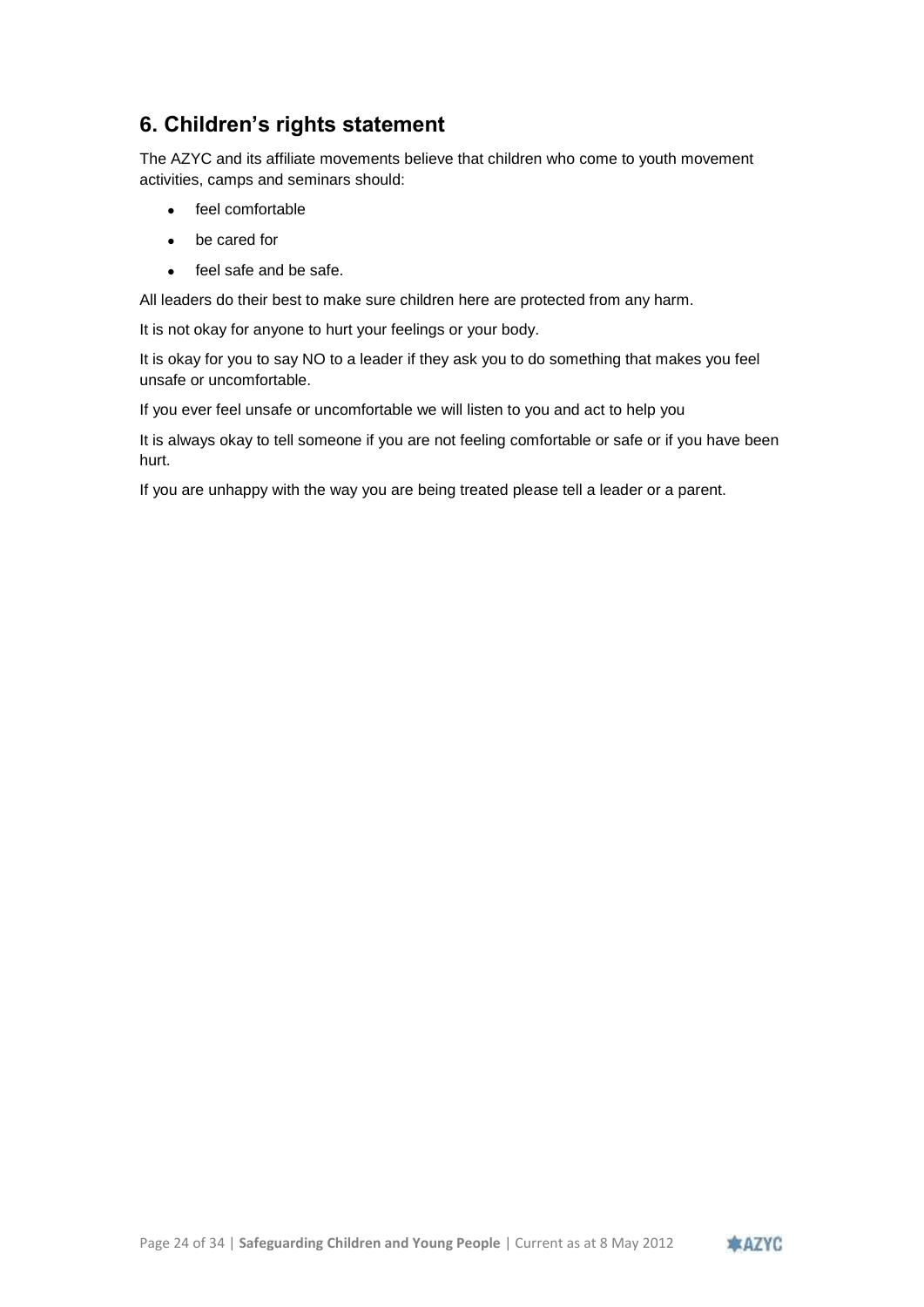# <span id="page-24-0"></span>**7. Parent guidelines**

The AZYC and the Zionist youth movements we represent are committed to creating a positive and safe environment during activities, camps seminars so that all children can learn and develop.

We take the safety of your children very seriously, and have put in place guidelines to improve protection from child abuse and in the event of an incident make a timely and targeted response.

In consideration of this, we invite you as parents to be vigilant, talk to your child, hear what they say, make your own observations, and if you have concerns to bring them to the movement, or other place you may feel appropriate. Our contact details and the contact details of relevant state and federal government and NGO authorities are at the back of this document.

We call on parents/guardians whose children attend a youth movement to please:

- observe our guidelines for parents (see below)
- read, and understand the AZYC Safety Guidelines
- in the event of serious or ongoing breaches of these guidelines by any person, report the matter to the Shaliach or the leader in charge so that appropriate action can be taken.

### **Our guidelines for parents**

Your and other children's participation in the youth movement is for their education and enjoyment. We believe that your role as parents is to support the movement by:

- encouraging your child's participation in a positive and respectful manner
- advising your child's leader of any special needs that they may have, or develop, during the course of the program (for example, they may suffer from asthma or allergies, or have hearing difficulties), so that we can safely allow them to take part in activities
- engaging with the leaders positively, not criticising leaders in the presence of your child and reporting any concerns you have to our Shaliach or to the leader in charge
- ensuring that your child is picked up on time at the conclusion of an activity
- arranging with the Shaliach or leader in charge prior to an activity if your child is to be picked up by a person unknown to any of the leaders – and completing an transport authorisation form
- engaging with children other than your own in a positive and respectful manner and not engaging in behaviour designed to belittle, insult or intimidate them
- not engaging in, or threatening to engage in, violent or physical confrontations with any other person involved in the youth movement
- not encouraging or inciting your child to commit violent acts or to breach youth movement rules
- advising our Shaliach or leader in charge of any changes in contact information for use in the event of an emergency

Serious or ongoing breaches of these guidelines are not tolerated. Parents who breach our

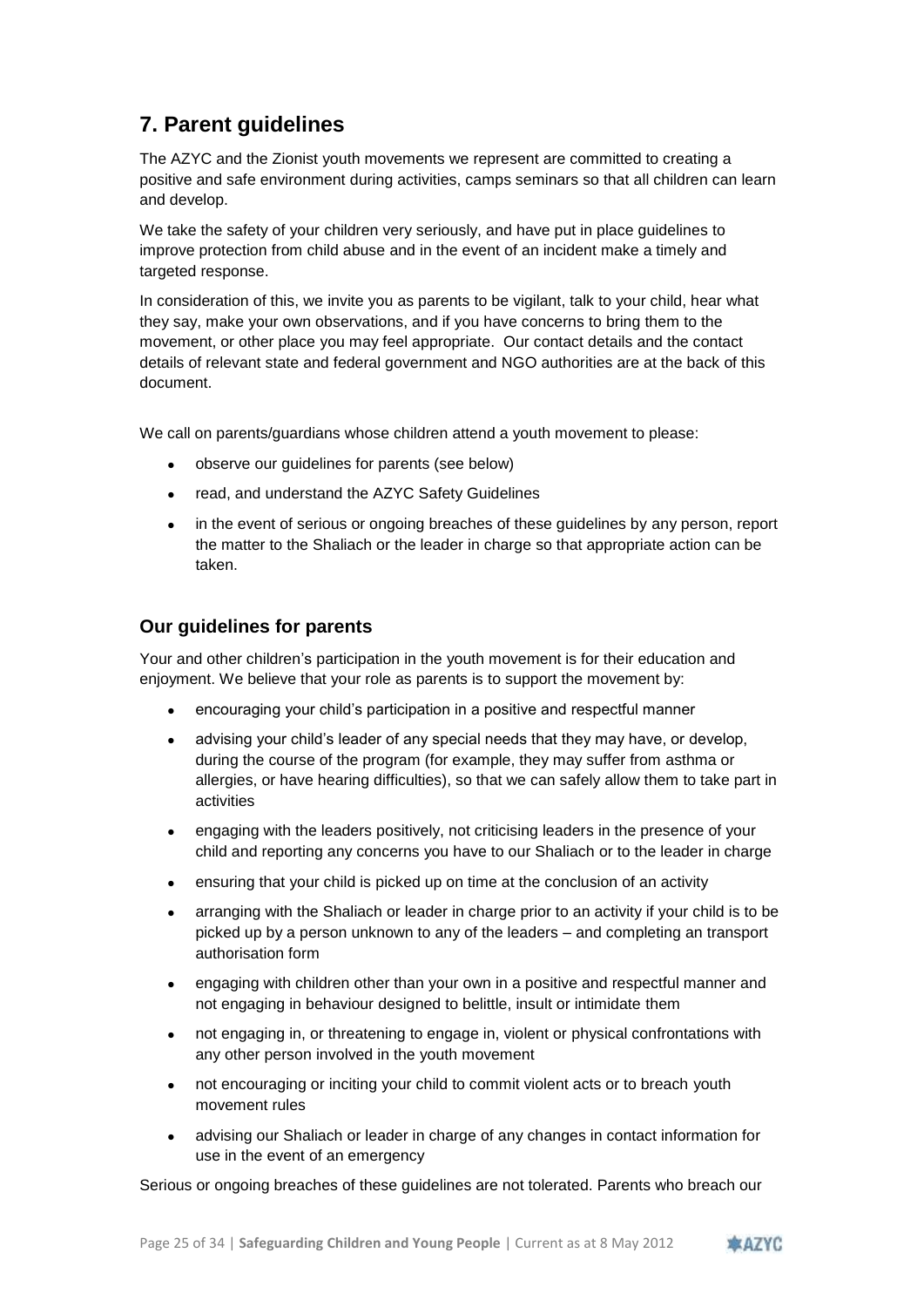guidelines may have their children asked to leave the movement.

**Above all, the safety of your children is of our highest priority. We seek to create an open environment between parents and the Committee of the Movement to ensure that the safety of your children at all times.**

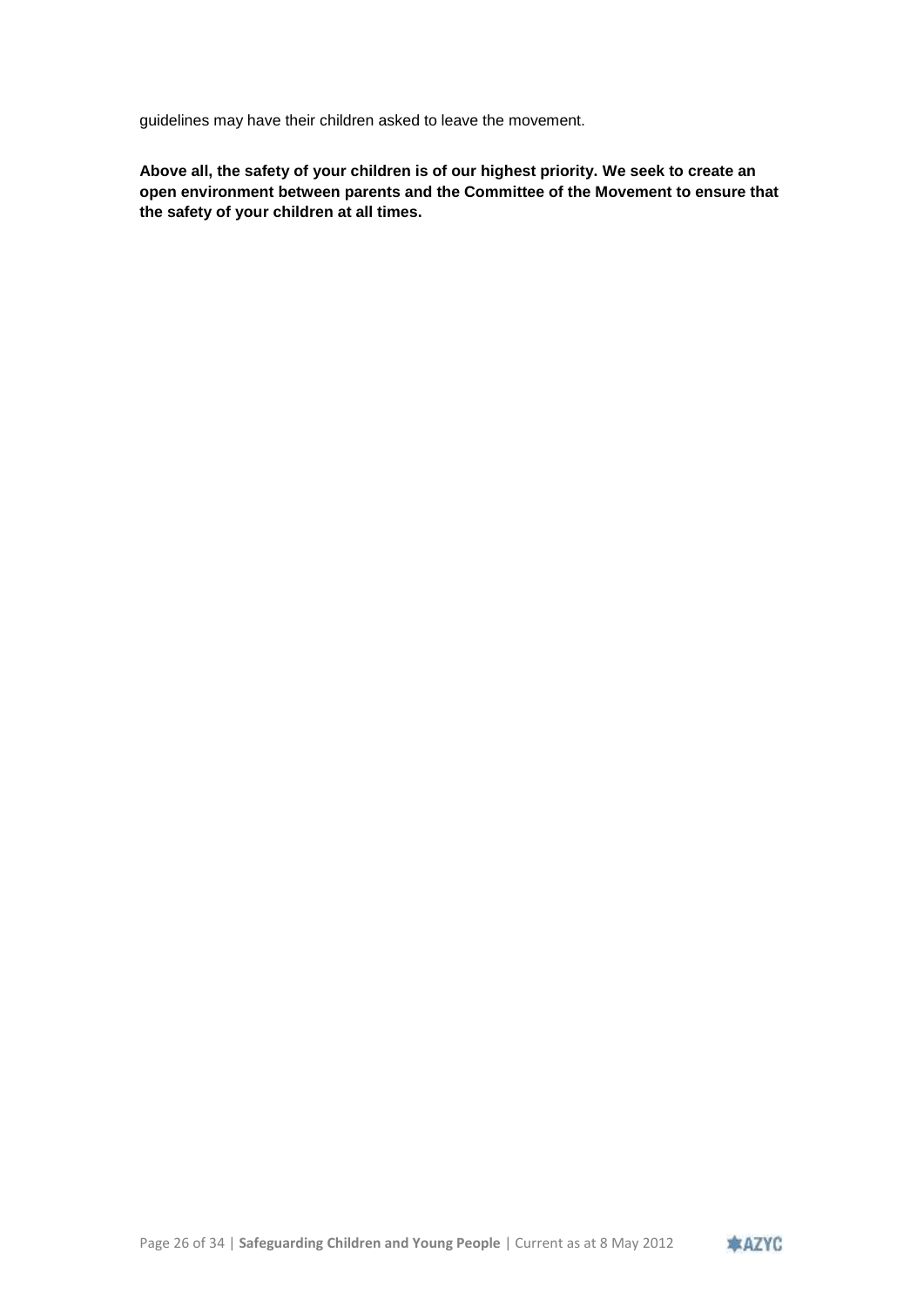# <span id="page-26-0"></span>**8. Responding to child abuse reports and allegations**

# **Introduction**

The AZYC is committed to protecting all children and young people who attend Zionist youth movements. Accordingly we have developed this policy on how to respond to child abuse reports and allegations as a guide to all leaders in meeting their responsibilities in this area. Our leaders are required to identify, report and respond to any concerns about, or incidents of, child abuse or neglect towards children or young people who attend a youth movement. Leaders are required to respond to abuse or neglect perpetrated by any personnel within a youth movement or by other persons outside the youth movement.

### **Endorsement**

We take seriously our responsibility to deliver an educational and social environment that is caring, nurturing and safe. The AZYC is committed to ensuring the safety of all children and young people who attend a Zionist youth movement.

As part of that commitment to protecting children from abuse and neglect, the AZYC Committee and the ZFA above us endorse this reporting and allegations policy.

### **Scope**

All leaders within a youth movement are required to meet the requirements of our policy on responding to child abuse reports and allegations. No one within a youth movement is exempt from meeting the standards and requirements set out in this policy.

# **Defining abuse and neglect**

The AZYC is committed to safeguarding the children and young people in our care from abuse in any form, as defined above in section 1.

Child abuse is an act by an adult that places a child in danger or causes significant harm to a child's wellbeing. A person committing child abuse may act intentionally to cause harm to a child or may fail to act to prevent harm.

Child abuse can be emotional/psychological abuse, physical abuse, sexual abuse, or neglect and a child may experience one or more forms of abuse.

Many factors influence our beliefs about what behaviour constitutes child abuse and neglect and the appropriate treatment of children. For example:

- experiences during childhood
- social and cultural expectations about raising children
- our experience as parents
- cultural and religious beliefs
- personal ethics and values
- education, training and work experience
- knowledge of laws and regulations

While the definition of child abuse helps to recognise abusive or neglectful behaviour, the abusive treatment of a child or young person commonly occurs in secret.

Children and young people are unlikely to tell you that they are experiencing abuse. They are more likely to express their distress via behaviour and physical signs. Therefore we recognise that it is important to be aware of the signs or indicators of abuse.

Some signs of abuse are obvious and some are subtle and hard to detect. We recognise that

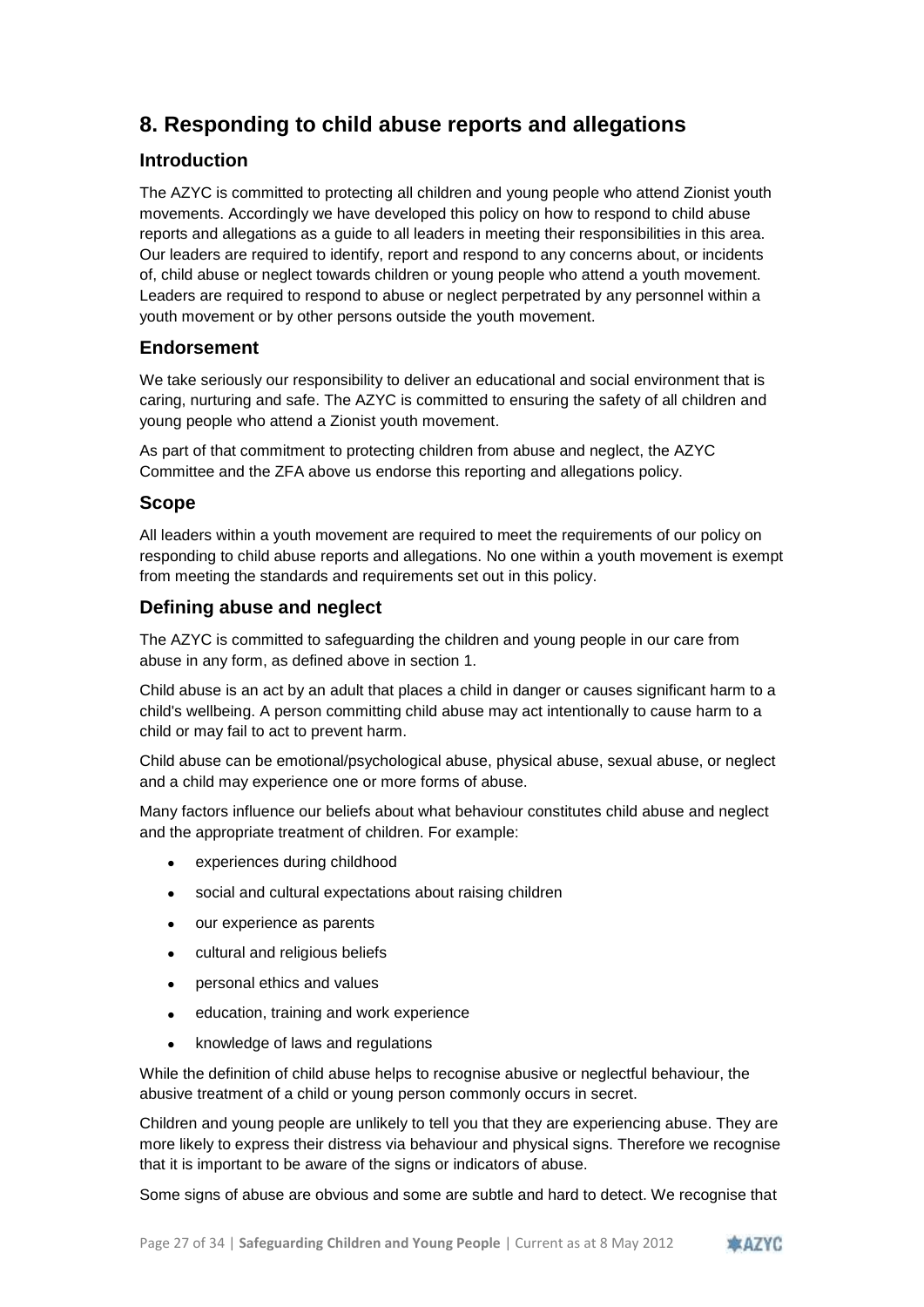one may need to observe and identify patterns of behaviour over a period of time.

# **Responsibilities**

Our leaders are required to report any instance of serious abuse or neglect (cases in which a child or young person has suffered, or is likely to suffer, significant harm from abuse or neglect) immediately or, if that is not possible, no later than before the end of the activity that the leader is currently running.

In taking a report of concern, or of an incident, from others within the youth movement our leaders are:

- not to assess the validity of such allegations or concerns, but to report all allegations or concerns to the Shaliach (or where there is no Shaliach, to the Head of the Committee) as described in this policy (The validity of an allegation will then be assessed in the manner described in this policy.)
- to disregard factors such as the authority or position of the persons involved and any pre-existing views about the good character, or otherwise, of any person involved or under investigation.

Similarly, our leaders are obliged to raise any concerns they might have in relation to:

- the AZYC policies designed to safeguard children and young people such as outlined in our 'Practice and behaviour guidelines'
- actions of other leaders within the youth movement that contravene our policies, or that may otherwise have the potential to harm a child or young person.

Some leaders may also be subject to mandatory reporting requirements by the law of their state.

#### **New South Wales**

A person who:

- in the course of his or her professional work or other paid employment delivers education to children (ie a Shaliach) or
- holds a management position in an organisation, the duties of which include direct responsibility for, or direct supervision of, the provision of education to children (ie a member of the Committee)

is required to report any alleged physical abuse, sexual abuse, emotional/psychological abuse, neglect and exposure to family violence to the Director-General of the Department of Community Services where there are reasonable grounds to suspect that a child is at risk of significant harm, and those grounds arise during the course of or from the person's work. A contact number for reporting alleged abuse is provided below.

#### **South Australia**

A person who is:

- an employee/volunteer in an agency that provides education or recreational services for children or
- an employee/volunteer in a religious or spiritual organisation (i.e. potentially all leaders)

is required to report any alleged physical abuse, sexual abuse, emotional/psychological abuse or neglect to the Department for Families and Communities where there are reasonable grounds to suspect that a child has been or is being abused or neglected, and the

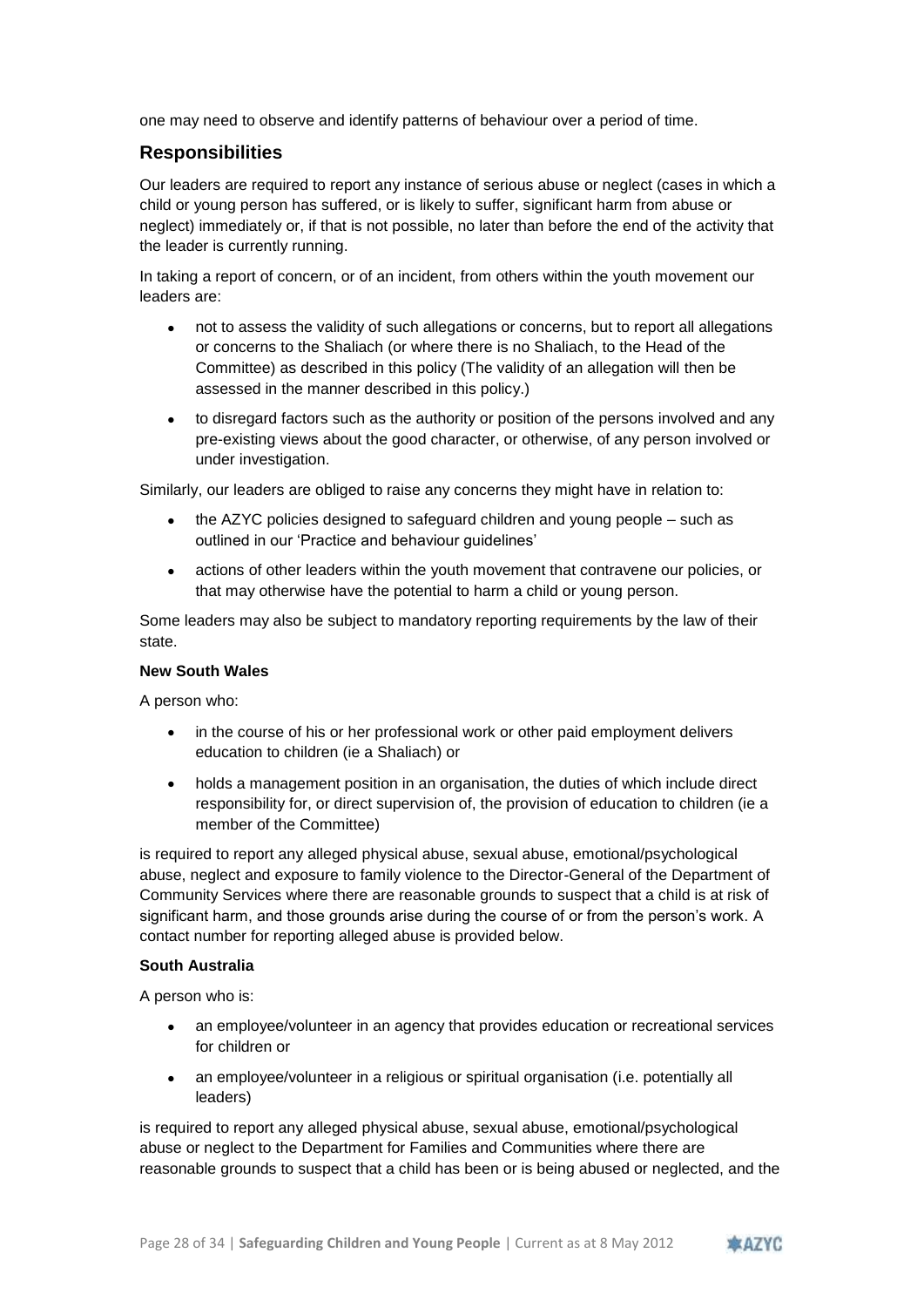suspicion is formed in the course of the person's work (whether paid or voluntary). A contact number for reporting alleged abuse is provided below.

All our leaders retain the right to report directly to relevant authorities, such as police or Child Protection, any concerns they may have in relation to the safety and welfare of a child or young person, even if they have also reported that matter internally, in line with this policy.

Our policy also:

- prohibits all leaders from discussing any concerns or allegations with any person within or outside the youth movement – unless such a discussion is necessary to give effect to this policy and comply with law. This prohibition is not designed to limit, in any way, a leader's rights and responsibilities to report their concerns or allegations, but rather as part of the AZYC's commitment to ensuring privacy, confidentiality and natural justice.
- prohibits all leaders from making deliberately false, misleading or vexatious allegations.

A flow chart appears at the conclusion of this document to assist with the visualisation of this process.

### **Consequences of breaching policy**

If a leader fails to report instances, allegations, disclosures or concerns in relation to abuse or neglect of a child or young person – by leader within the youth movement or by others – we view such failure as a serious matter that, depending on the circumstances, may result in disciplinary action or expulsion from the youth movement. Police and/or other authorities may be notified.

As reporting differs across Australia's States and Territories, in the interests of avoiding confusion, the AZYC has determined a standard policy of reporting in all States and Territories. Mandatory reporting should not be confused with the right, or obligation of any citizen, employee or volunteer to report suspected child abuse

#### **Concerns or allegations regarding abuse or neglect by family or other external sources**

All leaders are required to report any instance of child abuse or neglect that has resulted in, or is likely to result in, significant harm to a child or young person, to statutory child protection authorities and to the Shaliach (if there is one) and to the Head of the Committee.

While leaders retain the right to report any concern or allegation directly to the relevant authorities, we ask that they also inform the Shaliach (if there is one) and the Head of the Committee of any report they make to the relevant authorities, to enable the youth movement to best provide support to the child or young person and their family, where appropriate.

If a child or young person is at imminent risk of harm or in immediate danger, our leaders are required to report the situation directly to the state child protection authority or the police.

In situations where a child or young person is making an allegation, leaders are required to:

- listen to the allegation or disclosure supportively, without dispute
- clarify the basic details, without seeking detailed information or asking suggestive or leading questions, using the AZYC's 'Record of a child abuse allegation, disclosure or concern' form as a quide
- take notes as best as you can aiming to record child's words, descriptions, terms etc as accurately as possible

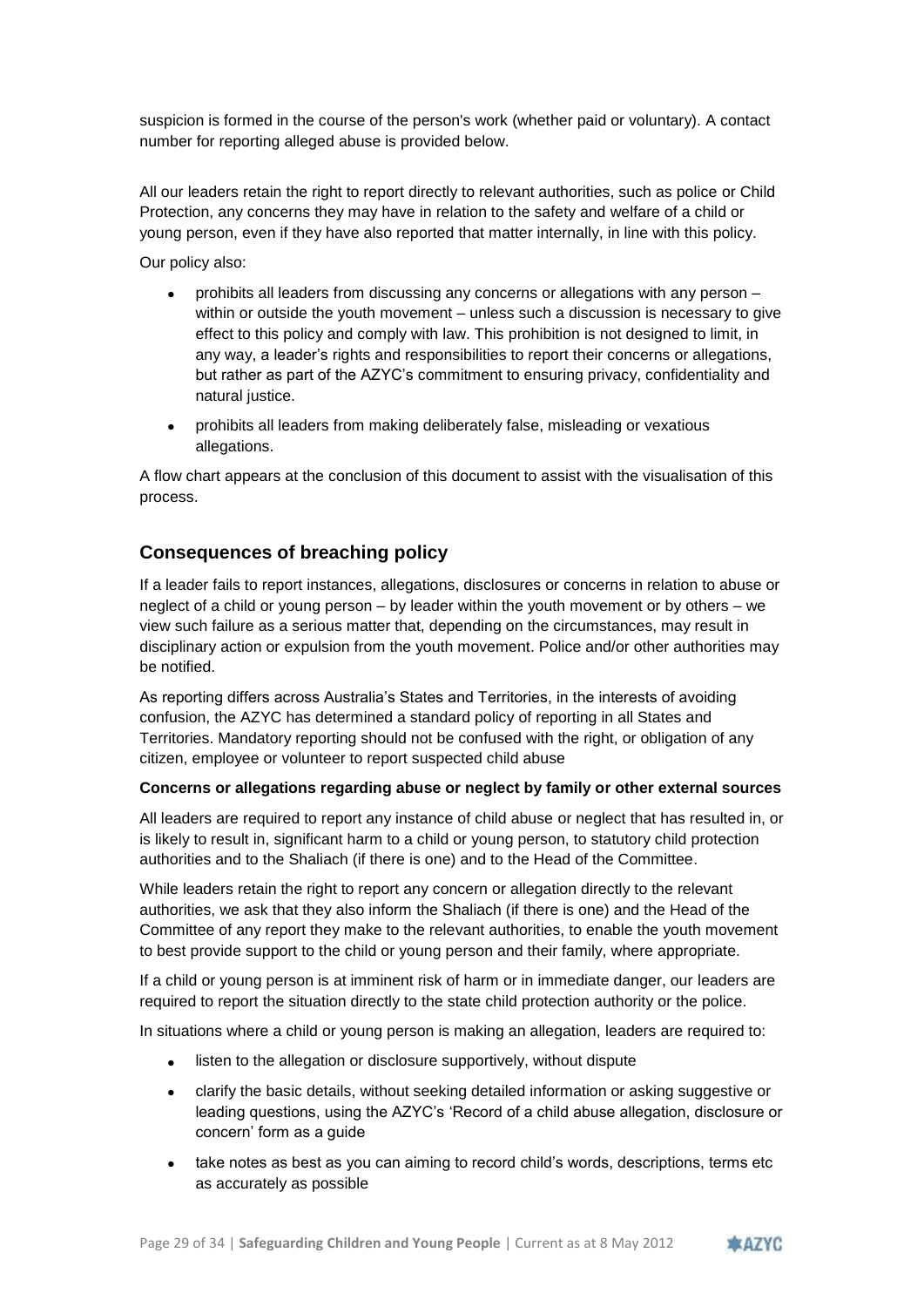- transcribe notes to record (keep original notes) on the form what was said (where possible, noting the exact words used by the person making the allegation) any of the particulars relating to the abuse, eg place, time, any physical features that stand out, any other persons or pets, any special terms the perpetrator used, anything they can recall, it is all of importance
- date and sign the record
- explain to the child (if present) that other people may need to be told, in order to stop what is happening
- provide reassurance that the youth movement will take immediate action in response to the allegation

In situations where leaders become aware of abuse through observation of potential indicators, such as bruises or cuts, or by directly observing potentially abusive behaviour towards a child or young person, leaders are required to use the AZYC's 'Record of a child abuse allegation, disclosure or concern' form to record their observations and concerns as accurately as possible.

The Shaliach or (where there is none) the Head of the Committee will oversee creation of a file to contain the completed 'Record of a child abuse allegation, disclosure or concern' form, and any other documentation relating to the allegation and subsequent action.

So as to prevent access by unauthorised persons, the youth movement must store any documentation associated with an allegation of abuse or neglect of a child or young person by having:

- hard-copy documentation stored in a locked filing cabinet (or similar)
- electronic documentation stored in a password-protected folder (or similar)

### **Concerns or allegations of abuse or neglect on the part of our employees or volunteers**

All personnel must report, immediately, to the Shaliach (if there is one) and the Head of the Committee any instance, allegation, disclosure or reasonable concern of abuse or neglect of a child or young person arising from an action a leader.

If both the Shaliach and the Head of the Committee are unavailable (or the subject of the complaint), leaders are required to report the matter to the Shaliach of another movement in the same city or the Head of the State Zionist Council of their state.

If a child or young person is at imminent risk of harm or in immediate danger, leaders are required to report the situation directly to the state child protection authority or the police.

In situations where a child or young person is making an allegation, leaders are required to:

- listen to the allegation or disclosure supportively, without dispute
- clarify the basic details, without seeking detailed information or asking suggestive or leading questions, using the AZYC's 'Record of a child abuse allegation, disclosure or concern' form as a guide
- record on the form what was said (where possible, noting the exact words used by the person making the allegation)
- date and sign the record
- explain to the child (if present) that other people may need to be told, in order to stop what is happening
- provide reassurance that the youth movement will take immediate action in response

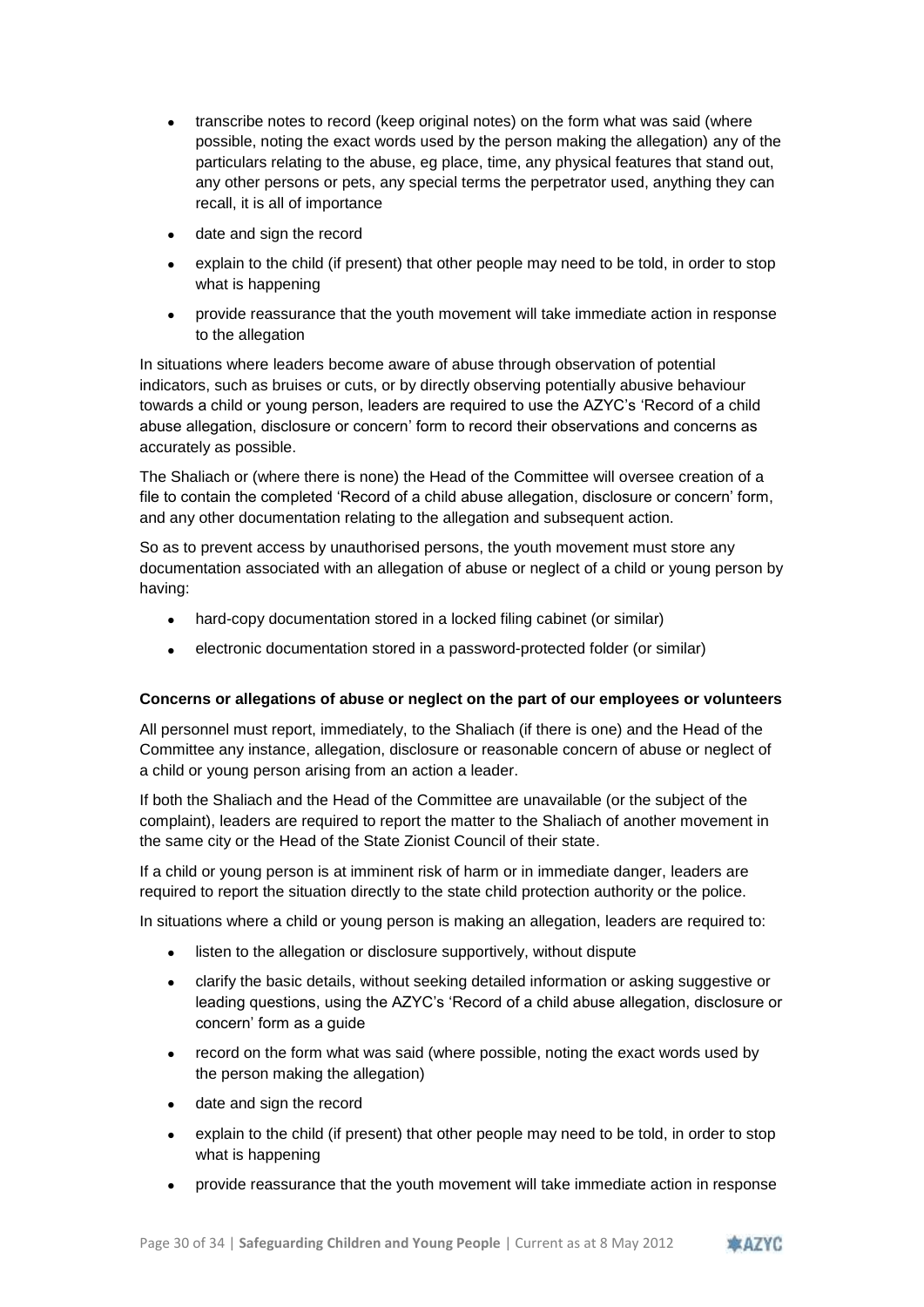to the allegation

In response to any instance of 'serious' abuse or neglect ('serious' being cases in which the abuse or neglect has resulted in, or is likely to result in, significant harm to a child or young person), our Shaliach or the Head of our Committee will, ensure that the incident is reported to:

- the police and/or the state child protection authority, immediately
- The AZYC and the Australian Childhood Foundation, within 28 days, in accordance with the requirements of the AZYC's Safeguarding Children Program.

Leaders should note that any internal reporting itself should not delay, adversely influence or reinterpret the first witnesses account, or decision to make the report, in any way.

Mandatory reporting laws are unequivocal in making the first witness legally responsible for making the report, and assumes no interference from employees or colleagues etc.

#### **Australian Capital Territory**

Care and Protection Services Telephone (business hours): 1300 556 729 Telephone (after hours crisis line): 1300 556 729

#### **New South Wales**

Child Protection Helpline Telephone: 132 111

#### **Queensland**

Child Safety Services

Telephone (business hours – Brisbane): 1300 682 254

Telephone (after hours): 1800 177 135 or 3235 9999

#### **South Australia**

Child Abuse Report Line Telephone (business hours): 131 478 Telephone (after hours crisis care): 131 611

#### **Victoria**

Child Protection Unit Telephone (business hours – southern metropolitan region): 1300 655 795 Telephone (after hours): 131 278

#### **Western Australia**

Department for Child Protection

Telephone (business hours – Perth metropolitan district): 9214 2444

Our Shaliach and/or the Head of our Committee will investigate and take reasonable steps to deal with allegations of 'less serious' instances of abuse or neglect.

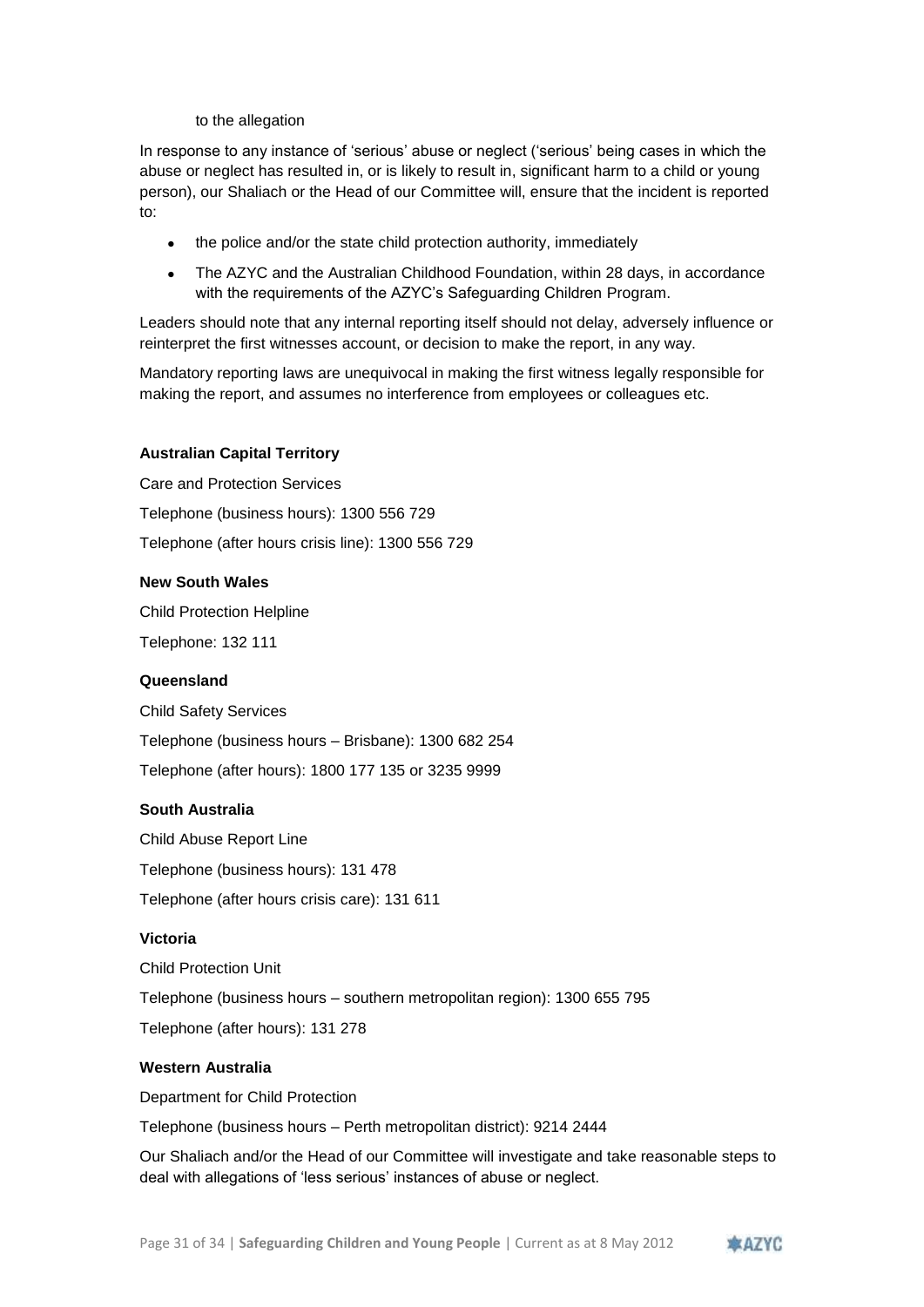If an allegation has been made against a leader, the Shaliach (if present) or the Head of the Committee will:

- take any action necessary to safeguard the child or young person (or other children or young people in our care) from additional harm through options such as:
	- o putting that leader in a position where they do not work with children
	- o additional supervision of that leader
	- o removing/suspending that leader until the validity of the allegations is determined
- address the support needs of the leader against whom the complaint is made by, for example, offering professional counselling
- make clear to all other leaders who are aware of the allegation that:
	- $\circ$  the allegation does not mean the person is guilty, and that the allegation will be properly investigated
	- o they are not to discuss the matter with any person, except as directed by police, child protection authorities and/or our Shaliach or the Head of the Committee and only in direct relation to investigation of the allegation

Our Shaliach or (if no Shaliach is present) the Head of the Committee will oversee creation of a file to contain the completed 'Record of a child abuse allegation, disclosure or concern' form, and any other documentation relating to the allegation and subsequent action.

So as to prevent access by unauthorised persons, the youth movement will store any documentation associated with an allegation of abuse or neglect of a child or young person by having:

- hard-copy documentation stored in a locked filing cabinet (or similar)
- electronic documentation stored in a password-protected folder (or similar).

### **Confidentiality and privacy**

The AZYC and the movements under it will maintain the confidentiality and privacy of all concerned (including the alleged perpetrator), except if doing so would compromise the welfare of the child or young person and/or investigation of the allegation.

#### **Documentation**

As part of our policy for responding to reports or allegations of child abuse, we have developed a 'Record of a child abuse allegation, disclosure or concern' form, which is to be used by any of our people to document any allegation, disclosure, incident or concern regarding child abuse.

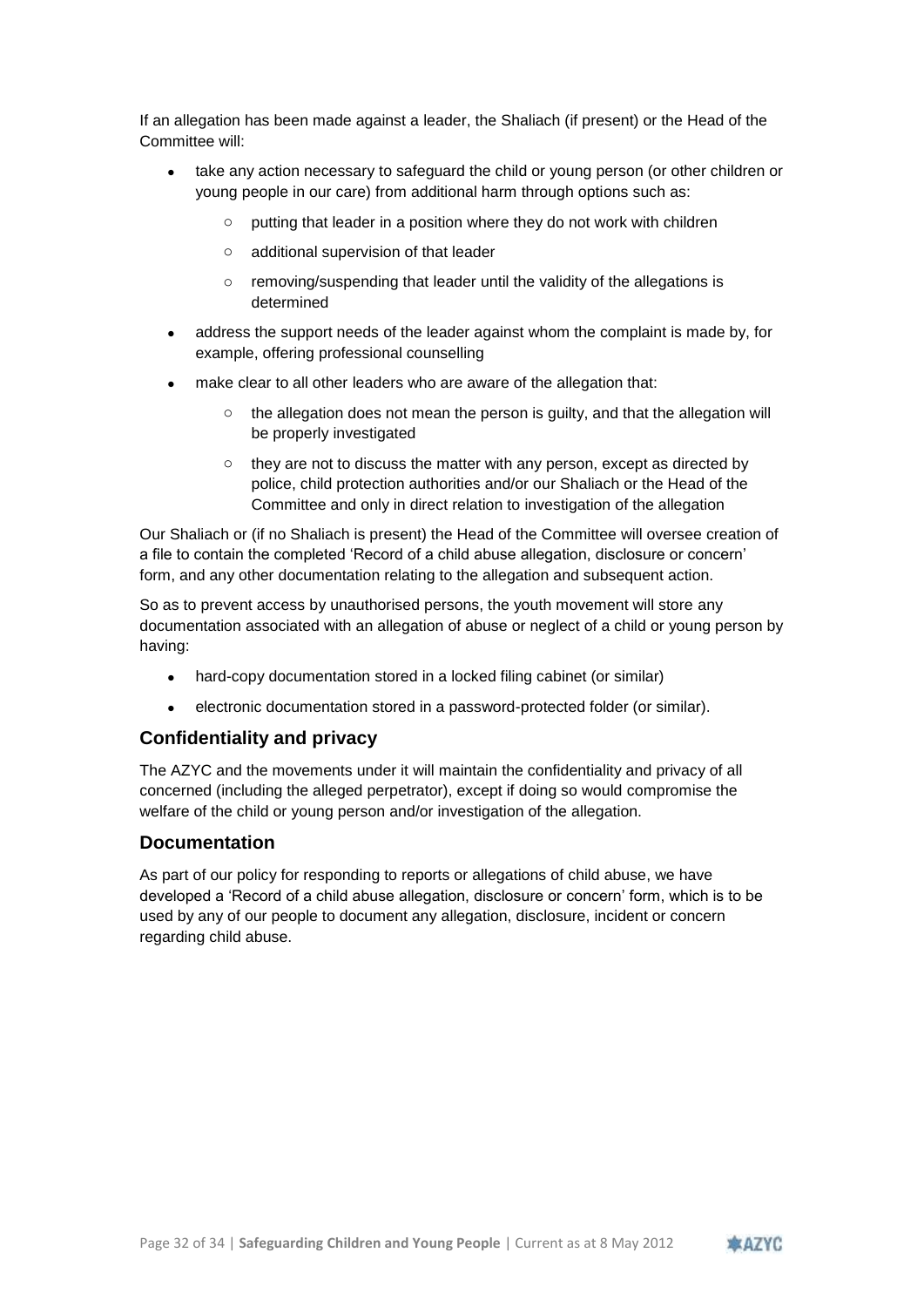# <span id="page-32-0"></span>**Diagram 1. Guide for making a report of suspected child abuse**



*The steps can be quite simple, however there is the option that information can, and often should be exchanged between authorities, the organisation and the individual making the report. The important aspect is confidentiality and that all of the necessary information is collected.*